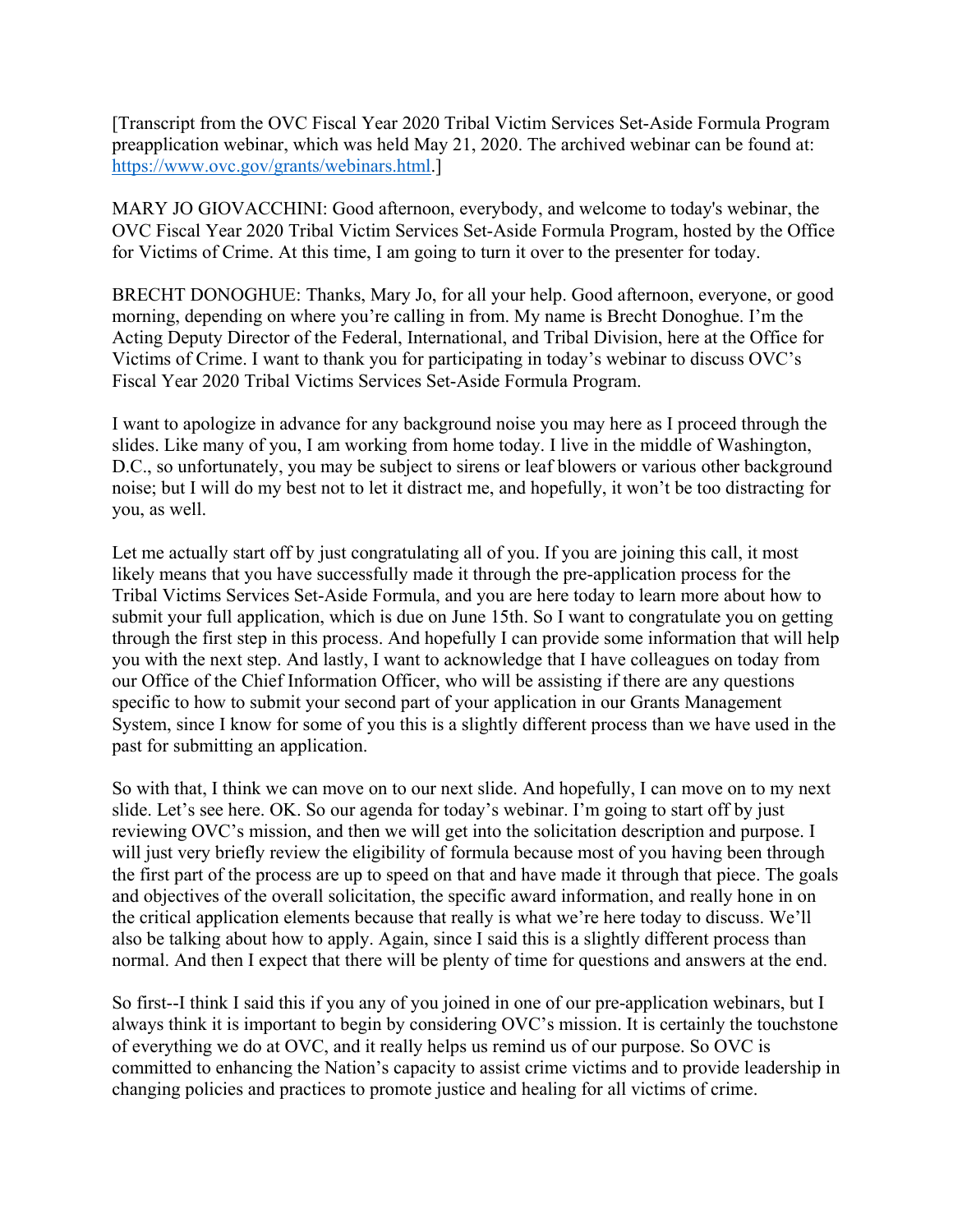Now to move on to the content of the solicitation. I would start by saying please be sure that you have a copy of the solicitation handy. I think we can move on to the next slide that has those links.

We will be going page by page over the solicitation, and it will be helpful to refer to the language in the solicitation. So if you do not already have it pulled up or have it in front of you, I would suggest you either--these links are pretty long on this slide, so what I would actually suggest is you just go into Google and Google OVC Tribal Set-Aside. And typically, the first or second link in the results should bring you to [OVC's Tribal Set-Aside webpage,](https://www.ovc.gov/grants/pdftxt/fy-2020-tribal-vssa-formula-solicitation.pdf) where you can easily find the solicitation.

One additional note actually about the solicitation, too, that I know has occasionally caused confusion is because we revised the solicitation in mid-April, the first few pages of the solicitation now do not actually look like a typical solicitation because they're the red-lined change pages that go over all the revisions we made to the solicitation. So what I would say is if you click on the link that says "Solicitation" and you see red and sort of crossed out things, please keep scrolling because eventually you'll get into the bulk of the typical solicitation. And that really is where you will find all the information you need in order to submit your full application.

So as many of you are aware, the solicitation builds on OVC's prior Tribal Victims Services Set-Aside discretionary funding program that was created in in Federal Fiscal Year 2018. The purpose of this program is to improve services for victims of crime in tribal communities. Although the solicitation includes information about submitting both the pre-application and the full application, for purposes of this presentation we really are going to be focused solely on the full application due in June. You all already made it through the pre-application process, so that piece of the solicitation is really no longer pertinent. And for those of you who are returning OVC grantees, the good news is that the requirements of the full application will likely be very familiar to what you have submitted in the past.

[Chuckles] So as I said at the beginning, congratulations! If you're participating in this webinar, it should mean that you have submitted your pre-application, you've received an email notifying you that your pre-application was accepted. This also means that your funding allocation--and by that I mean the amount of fund that you are eligible to apply up to--is available online on both the [OVC Tribal Set-Aside webpage](https://grants.ojp.usdoj.gov/TVSSA) and also on the solicitation webpage. And that solicitation webpage link is listed on this slide. I imagine many of you are already familiar with it. It also appears in the solicitation. If you don't have it, you may want to jot it down because, again, that's an easy place to go to find some of the materials that are very helpful in submitting your full application, including the allocation.

So as a reminder, I said I was going to go through the eligibility really quickly, but those that are eligible are federally recognized tribes, tribal designees, or tribal consortia consisting of two or more federally recognized tribes. An important issue I want to mention here is that designees and consortia applying on behalf of one or more federally recognized tribes must provide the requisite legal authorization from the tribes showing that they have authority to apply on behalf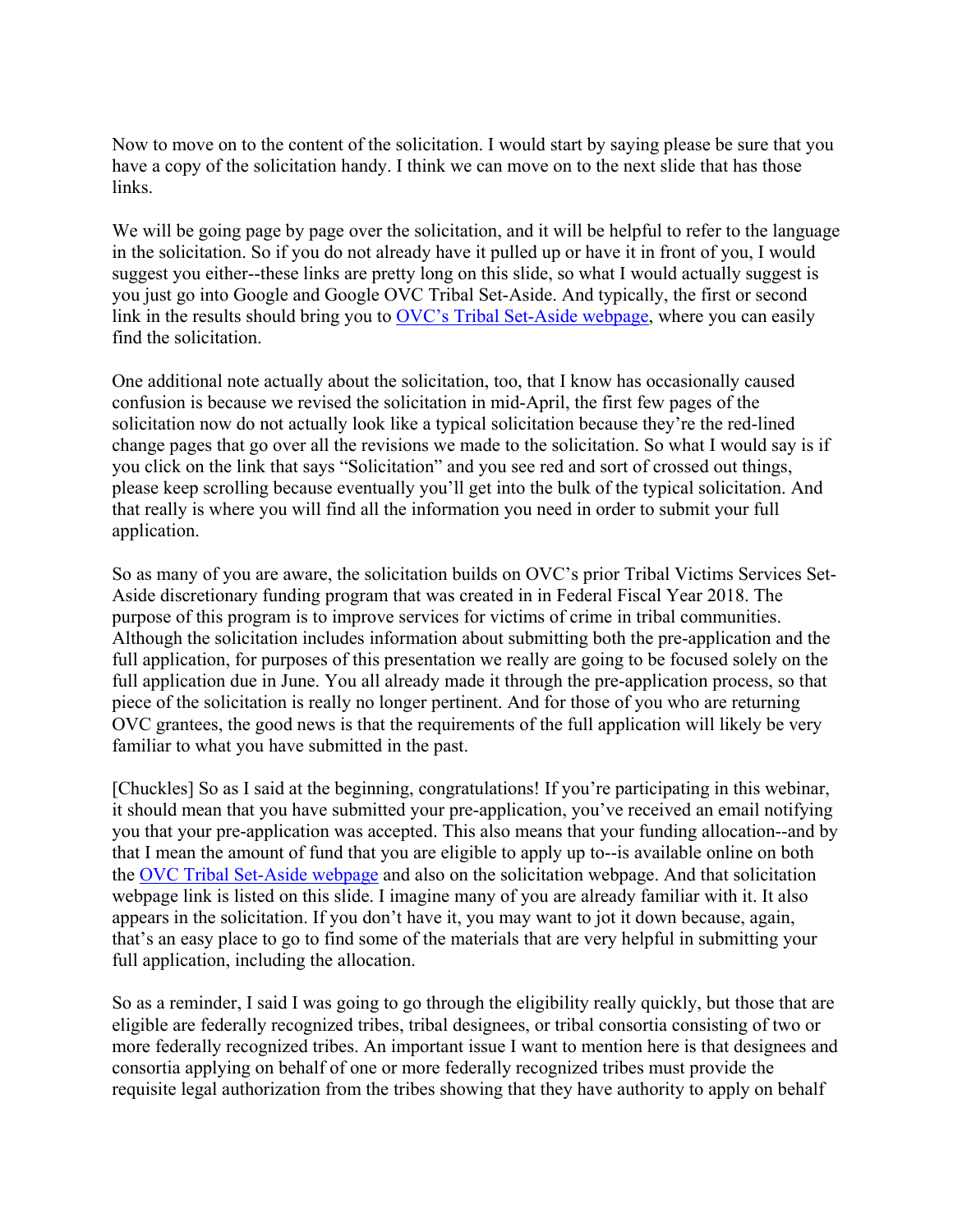of the tribe. We've loosened this requirement a bit for the April deadline, understanding that in given circumstances it might be difficult for folks to acquire a tribal resolution. But we really are going to have to ask that we have the appropriate legal documentation by June 15th in order to ensure that you are, in fact, authorized by the tribes to apply on their behalf. Please keep this in mind, because if you don't submit it, you could deemed ineligible to receive an award. And for information about the tribal resolution or, in fact, any of the, sort of, pieces that you will be required to apply as part of this full application, I would encourage you to go online to the [OJP](https://www.ojp.gov/funding/Apply/Resources/Grant-App-Resource-Guide.htm)  [Grant Application Resource Guide.](https://www.ojp.gov/funding/Apply/Resources/Grant-App-Resource-Guide.htm) It really has a wealth of resources about what needs to be submitted, and the a lot of the information that we had typically included in a solicitation is now- -is pulled out of the solicitation and actually put into this online Resource Guide. So I would encourage those of you who have not taken a look at it to go take a look because it's got a lot of helpful info.

So I probably repeat this multiple times in the webinar, but it's only to sort of make sure that it is foremost in your mind as you think about your application. The deadline for the full application is 8:00 p.m., Eastern Time, on Monday, June 15th. I would encourage all of you to think about submitting your applications as much as possible in advance of that date, at least 72 hours prior, in order that you can--it'll allow you the time for you to correct any problems that you may have during the submission process. But keep in mind the deadline is, in fact, 8:00 p.m., Eastern, June 15th.

So as a reminder, again, about the formula and the program description and purpose, we allocated our FY 2020 funding based on an interim discretionary administrative formula. We recognize that this is, in fact, interim and that it may be changed in the future based on the feedback we receive from all of you. So we also thank you for your patience as we try this out the first time. I will admit that we are learning as we go. The formula was, in fact, created with input from multiple consultations and listening sessions, and we really took to heart the feedback we received from participants. So we want to thank you all for that and really let you know that we are committed to continuing to incorporate your feedback as we proceed in the future. All eligible applicants' allocation amounts are now available, as I said previously, on the OVC [Tribal Set-Aside webpage](https://grants.ojp.usdoj.gov/TVSSA) and, as I also said, on the [solicitation webpage.](https://www.ovc.gov/grants/pdftxt/fy-2020-tribal-vssa-formula-solicitation.pdf) So you have multiple places you can go to find that information. I'm not going to spend time right now going into how the formula is calculated. There was plenty of information about that in the solicitation, and certainly. If folks have additional questions, I'm happy to answer them during the Q&A. But for now, I think we want to proceed into the bulk of the solicitation.

So you all, as I said, should have been notified by email that it's the time to begin working on your full application. Upon receipt of the full applications, I just have to let everybody know that of course, OVC will be accepting applicants for pre-award risk, for high-risk status, and budgets will be reviewed to identify any unallowable use of funds. Please be aware that applications that propose unallowable or out-of-scope activities or just who submit deficient budgets will be awarded with conditions that withhold access to funds until the deficiencies are corrected. So please pay close attention when we start talking abut your Budget Detail Worksheet so you can be sure that your budget is in good shape and you can access your funding as soon as possible. Also, I'm going to mention this multiple times in the webinar, but please sure to reference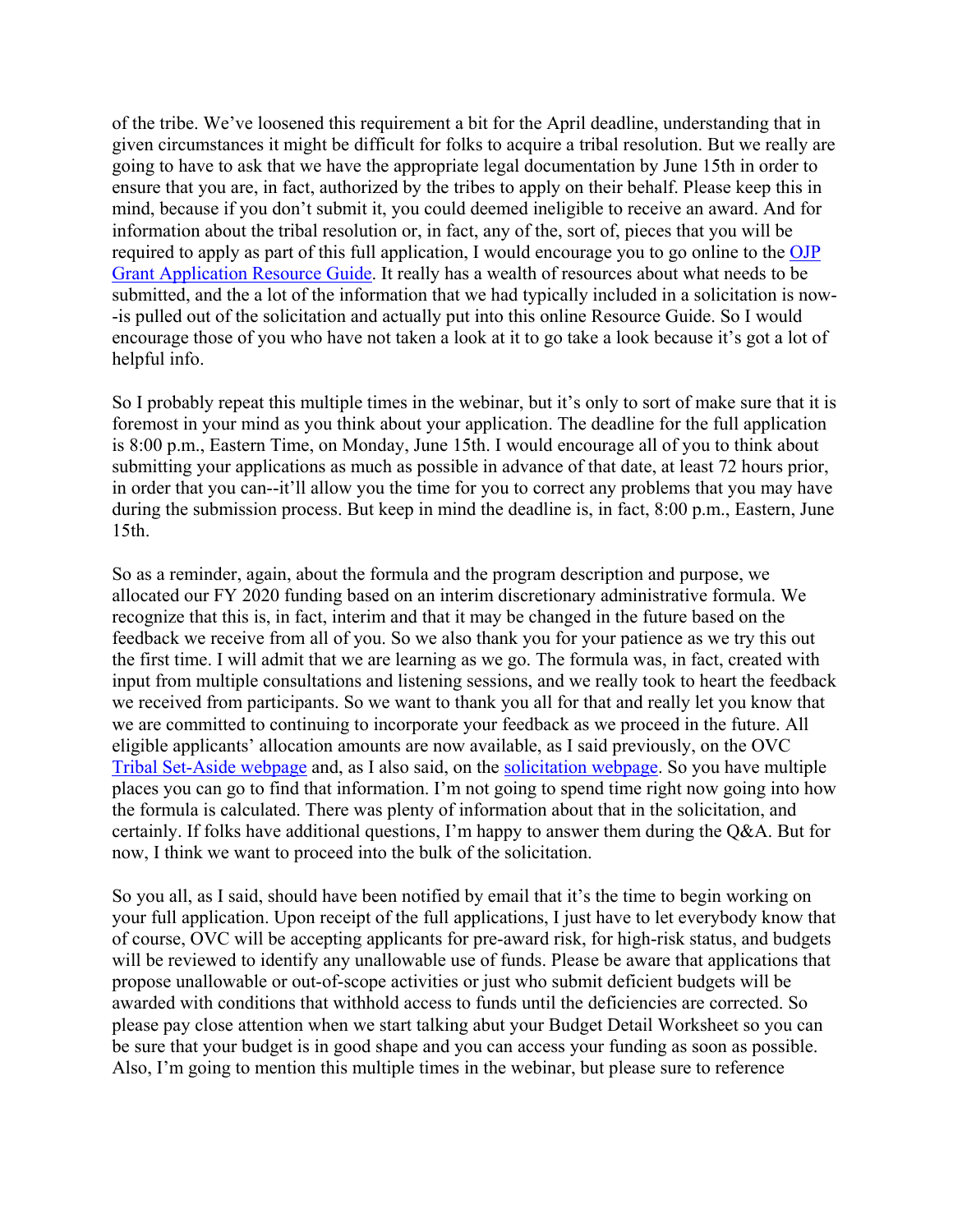Appendix E, which is the Guide to Submitting a Full Application in GMS. It has a lot of helpful information about the submission process since it differs from our regular application process.

So the overall goal of the Tribal Victim Services Set-Aside program remains the same, and it is to provide support to the tribal communities to improve services for victims of crime.

Examples of allowable uses of funds are, as they have been in the past: community needs assessment, strategic planning, victim services program development and implementation, victim service program expansion, community outreach and education, purchasing tangible items related to victim services, and any other activities needed to address the needs of a wide variety of crime victims in tribal communities. At the end of the solicitation, the very first appendix, Appendix A, is a comprehensive list of allowable and unallowable costs that really can be a very good resource for you as you develop your budget and think about what you can and cannot include.

So, the one thing you really want to keep in mind, again, when you're thinking about your program and thinking about your budget is that OVC funds must be used to support victims of crime. But within that sort of limited topical area, victims of crime, there actually is a wide variety of types of services and programs you can consider. Examples of areas that many tribal grantees have focused on cover a wide range of issues, including sexual assault programs, child abuse programs, elder abuse programs, and you can see on the list, you know, there's even more than that. I would suggest that if you conducted a recent needs assessment in your community that may be helpful in thinking about how you want to target your resources and develop your program, and if you have not, you might want to consider conducting a needs assessment to understand the needs and the gaps in your community. As I noted in the previous slide, needs assessment is a very allowable cost as part of your programming, as is strategic planning.

One important thing to think about as your developing your FY 2020 project plans is that as a TVSSA grantee you will be able to access free training and technical assistance through an OVC-designated TTA provider. However, we also heard that there was a desire for flexibility from grantees. So if you prefer to budget for your own TTA, that may be permitted. You can include the costs in your budget, but you will need to discuss what you are planning with your OVC program manager before you proceed. So once your award gets started, you can have that conversation with your program manager and figure out what makes the most sense for your particular community.

So this information, we've covered previously in the pre-application webinar. But just to go over it again, as you saw if you looked at the allocation spreadsheet, the award amounts did range from--actually it was closer to 400--a little over \$400,000 to \$3 million. And the thing I would in particular point out about this slide is that, as we've talked about previously, you have a really flexible decision to make as far as how long you want your project period to be. It can be up to 5 years in 1-year increments. However, your start date has to be January 1, 2021. So regardless of how long you anticipate your project will be, you would want a start date of January 1, 2021, but then your project period can be up to 5 years in 1-year increments. So you could go anywhere from December 31, 2021, a 1-year program, to 2022, 2023. But all of them would be--the end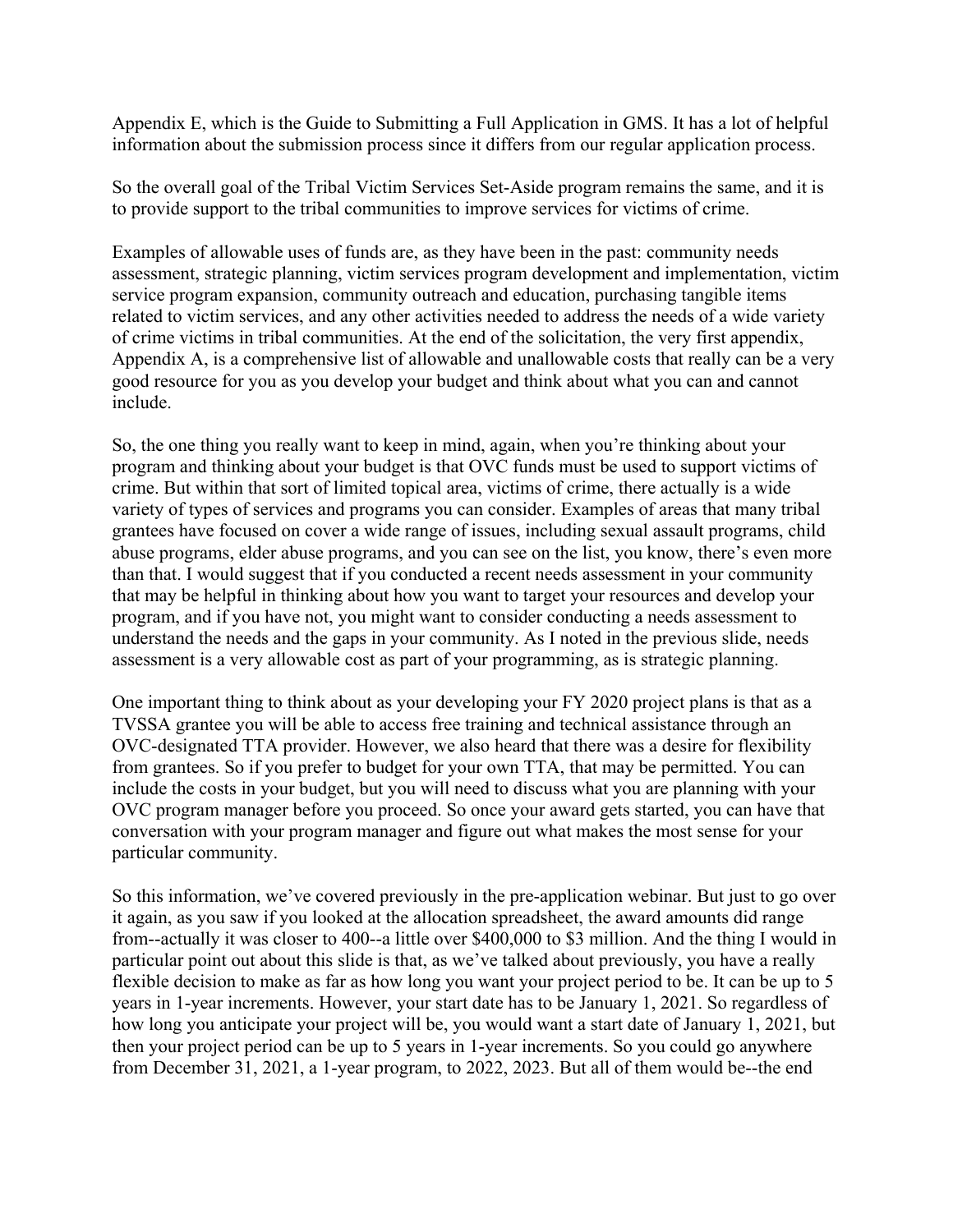date would be December 31 and then whatever year you want, as far as how many years you want, up to 5 years.

So this slide summarizes the costs and activities that are statutorily prohibited under VOCA. If you include a request for these costs or activities in your application for funding, it will likely delay your access to the funding as we will need you to revise your budget to remove the unallowable costs. So please be sure to avoid including them in the first place, and that will ultimately your life, I think, easier. Specifically, it includes services for criminal offenders, primary crime prevention activities--and what that specifically means when we say primary is that any sort of prevention activity focused on preventing victimization are not allowed. However, if you were to put in place a program where you were trying to prevent revictimization, so somebody who was already a victim, you were serving a victim and trying to prevent re-victimization, that actually would be allowable because it's the primary prevention activities that we're not allowed to fund. Costs associated with law enforcement or prosecution personnel or activities are not allowable, and construction is not allowable. Please also keep in mind that there are other costs and activities that are generally prohibited by federal laws or policies and that this list isn't necessarily comprehensive. Those things would be things like lobbying, using award funds to pay for grantwriting. Those things unfortunately also cannot be included.

If you have questions about what is and is not allowable or unallowable costs, I would suggest that you first refer to that first appendix in the solicitation I mentioned previously, Appendix A, where there is literally a comprehensive table with pages and pages of what is, and is not, allowable under this particular program. If you don't find your answer to the--there, then I would refer you to the [DOJ Financial Guide,](https://www.ojp.gov/funding/financialguidedoj/overview) which also has a comprehensive, sort of, section about what is and is not allowable. And if you're still confused, you certainly can contact the NCJRS Response Center that we will be referencing at the end of the webinar. And it's also something you'll be able to work on with your OVC program manager once your award is made if you still have questions.

So Section 3. I'm going to be covering the documents that you will need to include in your June 15th application.

And--sorry. I'm switching my slides here. I'm going to suggest that you first please be sure to use the checklist at the end of the solicitation as a resource to be sure you've submitted all the required documentation. In particular, the most important pieces of your full application are your Program Narrative, your Budget Detail Worksheet, and a tribal resolution, if and only if, you are a consortium or you're a tribal designee. Tribal resolutions are not required for federally recognized tribes. It is only if you are applying on behalf of a federally recognized tribe that you need to submit a tribal resolution. For these three documents if you do not submit them, there's a very good chance you will not be considered for funding. These are part of our basic minimum requirements, and we really need you to get those in.

However, I would argue that it's actually really important include all of this required documentation, because if you don't submit it, it wouldn't--as with some of the other pieces in here such as the indirect cost rate agreement, the disclosure of pending applications, you still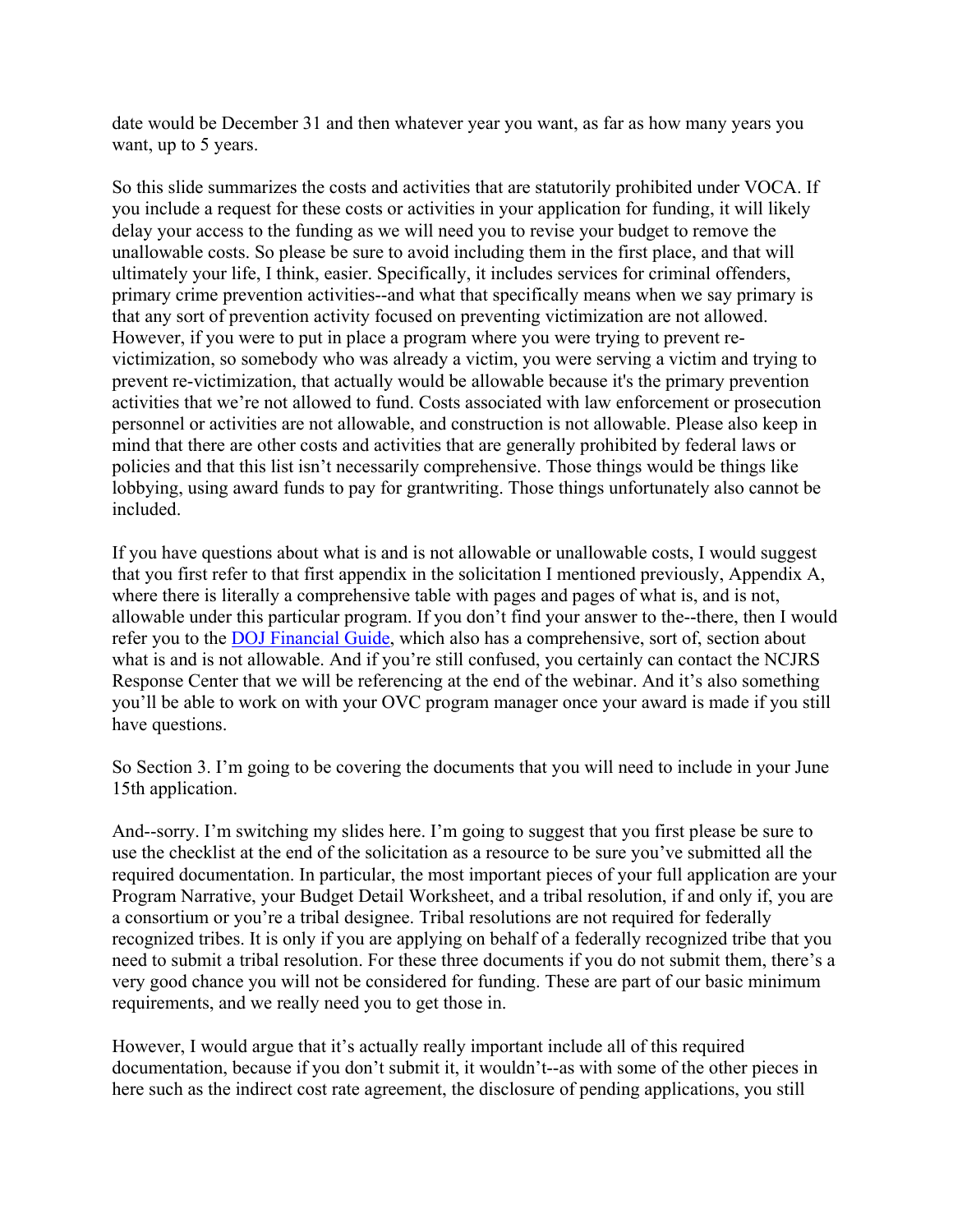would get an award if you don't submit this information by June 15th, but it will significantly delay your access to funding, so I would say if there's a way to get that stuff all in at the beginning, it's going to really speed up how quickly you can get your program started. Finally, if you have specific questions about any of this required documentation, again, I will point you to the online [OJP Grant Application Resource Guide.](https://www.ojp.gov/funding/Apply/Resources/Grant-App-Resource-Guide.htm) There's specific information about all of these documents in that online resource.

So let's begin by talking about your Program Narratives. For those of you who are current OVC or even OJP grantees, some of this is going to seem pretty familiar. We've changed things a little bit to try to be really clear what we're looking for, but it should be no more than 10 pages, and it'll be made up of 6 parts. I will walk you through these components, but I really would encourage you to read the solicitation carefully to understand the requirements in detail. If any of these sections are not applicable to your application, please just note in your application that they're not applicable. So that we know that you didn't miss them, they're just not applicable. So for example, you know, if you, you know, don't have any victim services and have never had any victim services, you really don't need to address item B. You just need to let us know that that is, in fact, the case and it's not applicable to your application.

So first, please describe the victim services or assistance issues that you will be using the funding to address. As an example, you can describe the unmet needs in your community or the victims that are not currently being served. Please provide enough information so that OVC staff can understand the problem you are asking to address with the funding.

Please also describe all current or previous programs that you have had or may have had in your community that seek to address the same issues. This is particularly important for those of you who have current OVC funding. It's really important for us and our staff to understand what is currently being funded and how you will use this new funding to complement what already exists.

Your program design and implementation is really the heart your proposal. This is the section in which you will be explaining to us what you are going to use these funds to accomplish. Your descriptions should describe your goals and objectives, which should link back to the needs in your community that you identified in the first section. For example, if you know that many child abuse victims in your community are suffering from mental health issues, you should be able to explain your goal, which might be to increase the number of mental health providers to serve child abuse victims and the activities that you will undertake, which could be something such as hiring two half-time mental health providers to provide services, paying for their office space, paying for supplies for the program. In addition, your objectives need to be measurable, so what you're trying to achieve these goals need to be measurable. If your goal is to improve the mental health of child abuse victims in your community, an example of a measurable objective would be being able to demonstrate the number of children--child abuse victims accessing mental health service has increased due to your program. So being able to actually measure, for example, number of hours that a mental health provider has been providing services to child abuse victims.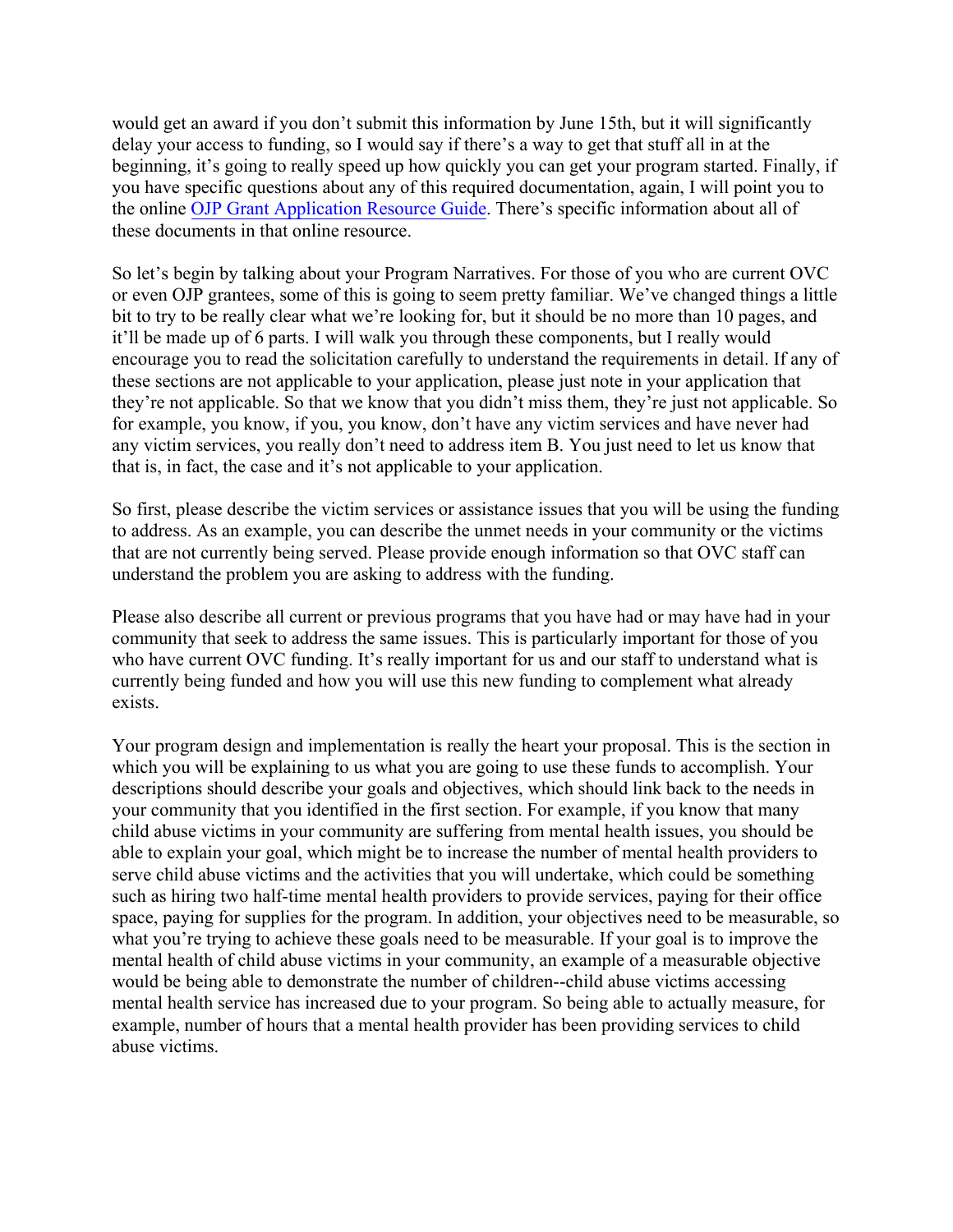Using the SMART acronym sometimes can be helpful when you're working on your program design, thinking it through as far as being specific, measurable, attainable, realistic, and timebound. I would note that--I would argue that attainable and realistic are somewhat of the same thing, but I think it's really important to think about all of these elements as you're creating your program design, and in particular, you want to think about the time. That really is something that is different about the program this year, the fact that we are not telling you it is 3 years. We're not telling you exactly how long you have to make the funds stretch. What I would really think about is what you think you need each year and then from that base what you decide your project period should be on what you reasonably think you can accomplish with the budget that you have planned for each year. That should in turn tell you how long the project period that you request should be, and as you may recall, it can be from up to one--it can be from one up to 5 years.

So your program structure is also very helpful for us to understand. Please provide as much detail as possible. If you can include specific staff names and titles, that's really helpful. Certainly, we understand at times you're hiring staff and you may not have the staff names. That's fine. You can say that in your Program Narrative, but if you know who's going to be providing the services, please provide their names, and at a minimum, please be sure to provide their titles. This includes not only staff who will work on the programs and their responsibilities but also their supervisors and any contractors or consultants who you were paying for with program funds. Please also describe any collaborative partnerships that you will create or enhance as a result of the funding and the role the partner will have in your program.

So we touched on this earlier when we discussed current programs in your community, but we're also asking that you please include specific information about the other federal, state, or other grants or subgrants that you currently have related specifically to serving victims of crime. So we're not asking for every grant that you all receive. I know many of you receive multiple, multiple federal and state grants. We're specifically asking about those that serve victims of crime. So it could be other grants from OVC. It could also be other grants from other DOJ components such as the Office for Violence Against Women. It's really helpful information for us to have as we consider the funding that is going out from OVC in relation to other parts of Federal Government. This would include the name of the award program, the award number, the award period, so how long, when it starts and when it ends, and the funding agency. So if it's Health and Human Services or if it is, in fact, another DOJ office.

Finally, please be sure to describe your plan for collecting performance measures data. Please review the information in the solicitation and the applicable performance measures, which are online. Your application should demonstrate that you understand the performance data reporting acquirements and that you have a plan in place for how you're going to be gathering the required data.

OK. So I'm switching gears now. We're moving out of the Program Narrative to the Budget Detail Worksheet. I would start by saying first and foremost, please be sure that what you put in your Budget Detail Worksheet is consistent with the Program Narrative. I believe I mentioned on one of the pre-application webinars that one of the issues we see quite often is Program Narratives that discuss activities that are not reflected in the budget, or we see vice-versa. We see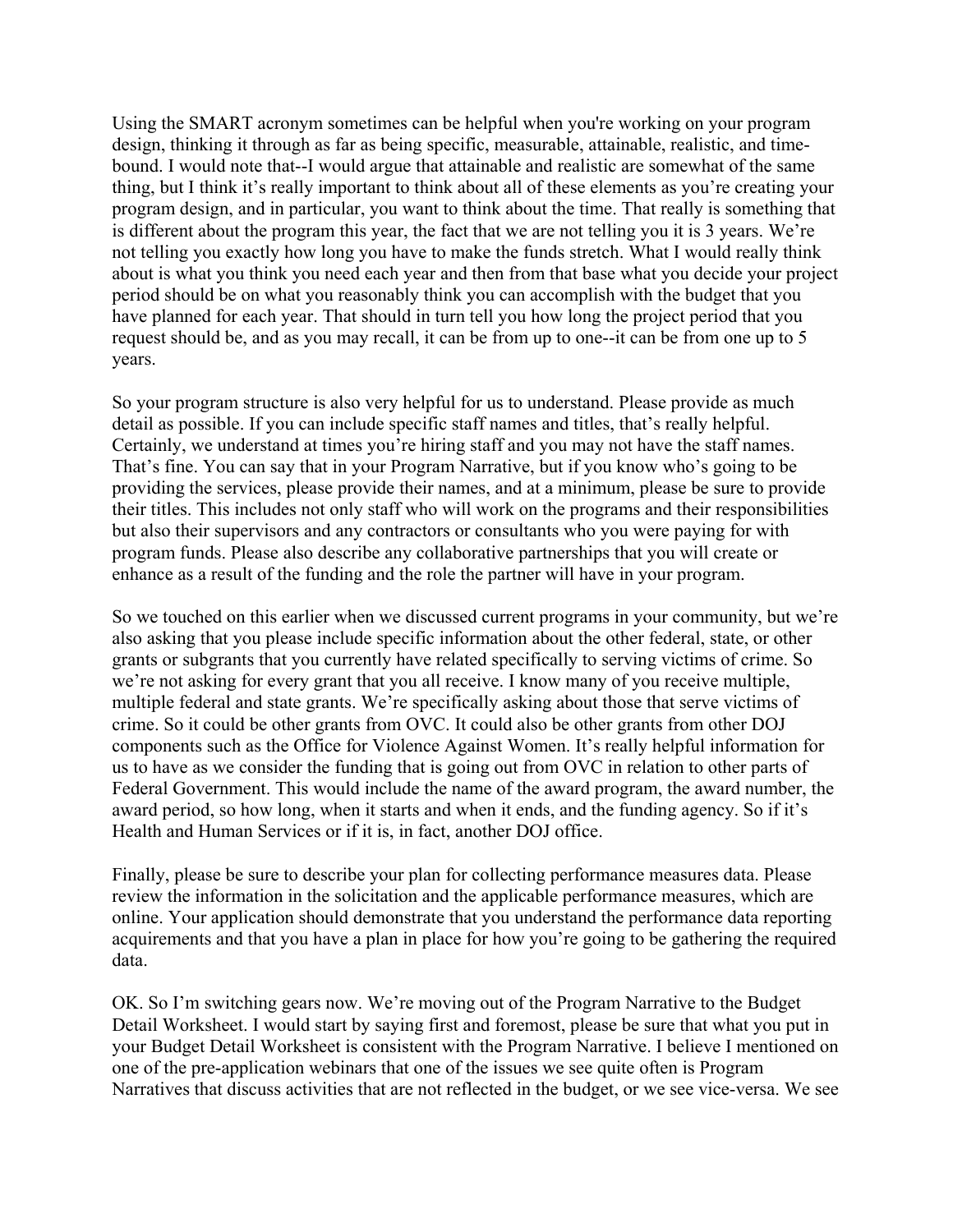things that are in the budget that were not described in the Program Narrative. Going back to my earlier example, if you describe a program in your Narrative that envisions, for example, providing mental health services for child abuse victims, then we should be seeing costs in your budget that reflect this such as the cost of hiring mental health providers, the cost of their office space, the cost of, as I said, supplies. But if we read in your Narrative about plans to serve child abuse victims but then we look at your budget and you have information about, you know, hiring intake staff for a domestic violence shelter, it immediately raises questions because your Narrative and your budget just don't match, and they're not consistent. So in that case, we would have to come back to you say, "We need you to revise either your budget or your Narrative so that they are consistent with each other," and that would delay your access to funding.

So really be sure that whoever--I know sometimes it can be difficult because whoever's putting together your budget may not be the same person who is writing your Program Narrative, so at least be sure they're talking to each other and that they both are on the same page about actually what is being proposed. Additionally, please keep in mind that you have maximum flexibility in deciding not only your project period, which I've talked about a fair amount, but also in how much you want to apply for. You can go for--you know, you don't have to apply for the full amount that OVC has allocated for you. We just ask that you don't go over. So you can go up to the amount that is listed on the allocation document, you can go under that amount, just don't go over.

So the Budget Detail Worksheet and the Budget Narrative are now combined into a single document referred to the as the [Budget Detail Worksheet.](https://ojp.gov/funding/Apply/Forms/BudgetDetailWorksheet.htm) I know for those of you who are older OVC grantees you may recall it used to be there was a separate Budget Narrative and a, sort of, Budget Worksheet, but it's all combined now. And we really prefer the applicants use the Excel version if at all possible. Please be sure to break out your costs by year, reflecting up to the 5 years that you may be proposing. You can see more information about how to put together your Budget Detail Worksheet in that online [OJP Grant Application Resource Guide](https://www.ojp.gov/funding/Apply/Resources/Grant-App-Resource-Guide.htm#budgetInfo) that I've been talking about. And, again, as I've been talking about, when you're thinking about what's allowable and what isn't, I would refer you to our Appendix A table in the solicitation, as well as the [DOJ Financial Guide.](https://www.ojp.gov/funding/financialguidedoj/overview)

A couple more tips for the Budget Detail Worksheet because this really is important. Be sure to show your math. You want to provide your calculations and total costs for each expense. So it's not OK to just say, "Supplies: \$2,000." We really need you to break it out. You know, "We're going to be buying, you know, copier paper, and that costs \$50 for X number of packages." I know it can feel a little labor-intensive, but unfortunately, we need to see all that stuff broken out. Keep in mind that, you know, it's an estimate, and we understand that, and at the same time over time if you need to make changes to your budget mod--you can--if you need to make changes to your budget, you can submit a budget modification in order to do so. But this is really just your best estimate of what you think your program is going to need, and, again, showing all of the calculations and all the math. Again, this is something I talked about previously, but just make sure your budget links clearly to what you're saying you're going to do in your Program Narrative. I also said this. Please do not exceed the amount that OVC allocates. And, again, know your timeline. All awards must be up to 5 years. Please be sure to include a budget for each year.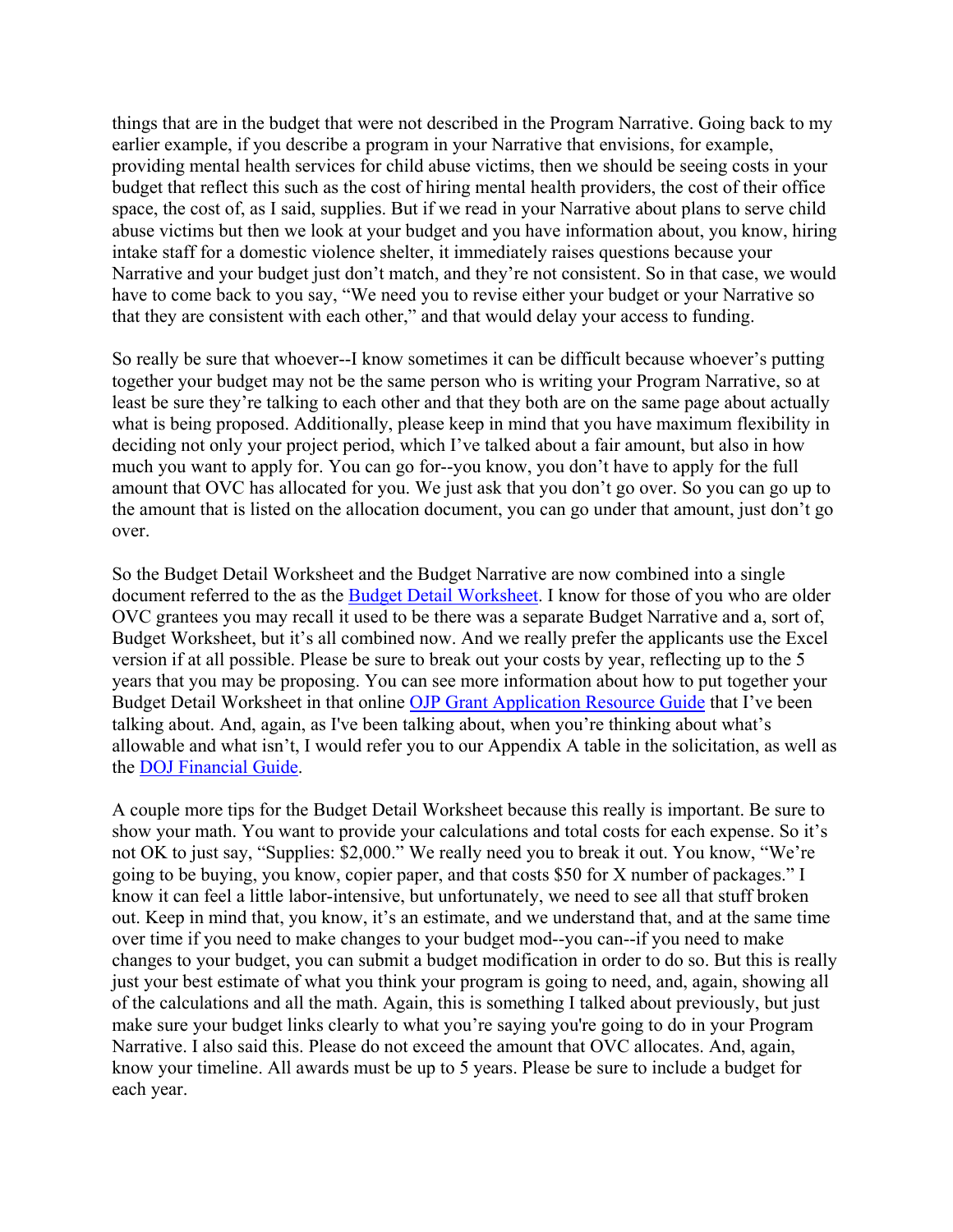So there are other attachments required, as I said before, that are important because if you do not submit them with your application, your access to funding will be withheld until they're submitted. And I know for many people that's really been a frustration that they haven't been able to access their funding quickly. And in many cases, I would say, these are not things that are actually all that hard to produce. Oftentimes, particularly if you are not--I'll talk about it in a second--but if you're not actually, you know, doing any lobbying or you are not a high-risk grantee, being able to sort of send that information in just saying that is actually something that usually doesn't take much time at all. But if you have to do it on the back end, it can delay your access to funding. So I would say it's just in your best interests to get it all taken care of right at the beginning. I will go through these all briefly, but, again, the [OJP Grant Application Resource](https://www.ojp.gov/funding/Apply/Resources/Grant-App-Resource-Guide.htm)  [Guide](https://www.ojp.gov/funding/Apply/Resources/Grant-App-Resource-Guide.htm) has a lot of information about all of these individual documents that need to be submitted.

So first, indirect costs. If you plan to request indirect costs in your budget, you need to have an approved Indirect Cost Rate Agreement from your cognizant federal agency. This is typically a letter or a document that provides information on the negotiated rate, which should be uploaded as part of your application. If you don't have an Indirect Costs Rate Agreement and you have never had one, you also have the option of a requesting a de minimis rate, and that can be up- that can be 10 percent of your Modified Total Direct Costs. However, if you do opt to request the de minimis rate, please be sure that you are using it consistently across all your federal rewards.

All applicants must disclose the existence or nonexistence of any lobbying activities that you're doing by completing and submitting the SF-LLL form with the application. You can download [Disclosure of Lobbying Activities Form](https://ojp.gov/funding/Apply/Resources/Disclosure.pdf) at this link. This link is not only on this slide but, again, also available in the online [OJP Grant Application Resource Guide.](https://www.ojp.gov/funding/Apply/Resources/Grant-App-Resource-Guide.htm)

Another required document is each applicant's Disclosure of Pending Applications. Each applicant is required to disclose whether you have or you are the proposed recipient- subrecipient under any pending applications for federally funded grants or cooperative agreements. That includes requests for funding to support the same project being proposed in the application and will also cover any identical costs that are outlined in the budget submitted to OJP as part of the application under the solicitation.

So if you are--if it's the same project or any of the same costs that are being proposed under both this, your OVC application, and some other federal application or you're the subrecipient on any federal award that includes the same costs, please be sure to make us aware of that. The information we need would include your federal or state funding agency name, the solicitation name, the project name, and a description of the project, and the point of contact at the applicable funding agency.

If you do not have any pending applications, you don't have any that would in any way cover the same costs that you're including in your OVC application, you just need to provide a statement explaining this. So an example of such a statement would be you know, your name, applicant name, "Applicant A does not have and is not proposed at the subrecipient under any pending applications submitted within the last 12 months for federally funded grants or cooperative agreements or for subawards under federal grants or cooperative agreements that request funding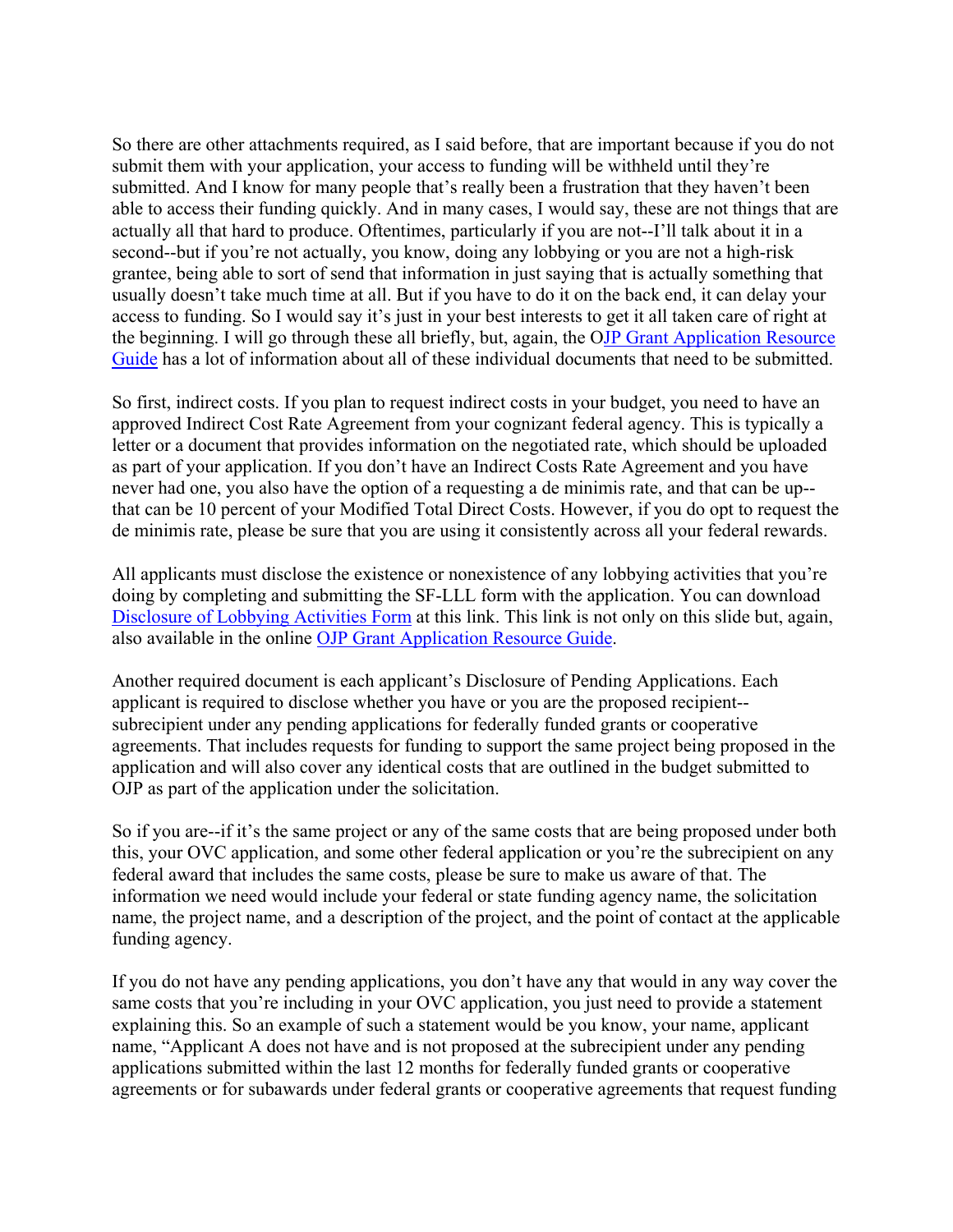to support the same project being proposed in this application to OJP." I know it' a mouthful, I know it feels a little bit, you know, like, you know, you should just be able to say, "no." But if you just put this information on some letterhead and send it in with your application with a signature, you're good to go, and you don't have to worry about it again.

So we also are seeking information about applicants' risk status to help assure that there's appropriate federal oversight of all OJP awards. An applicant that is considered high risk by another federally awarding agency is not necessarily going to be automatically disqualified from receiving an OVC award. However, we may impose additional special conditions and oversight on any award including, like, you know, some requests to have additional monitoring, etc. But if you are designated high risk by another federal agency, please include the name and contact information of the designated agency, the date of the designation, the reason for the designation and any corrective actions to be implemented. And then, again, please keep in mind similar to the last--this is a pending applications--we still need to know if you are not designated as high risk. So please include with your application some sort of statement. It can be on a separate page that just says something along the lines of, you know, your name as an applicant, such as "is not currently designated high risk by a federal grant-making agency."

OK. So moving on to How to Apply With Your Full Application. And, again, if there are specific questions related to how to apply in the Grants Management System, luckily we have our Office of the Chief Information Officer here to answer your questions.

But first, let's just do a little quick reminder of the date--the due date, which is June 15th, 8:00 p.m., and that will be the day you're going to want to get all this information into GMS.

Also, this is mostly just a reminder because most of you have already submitted your preapplication, and so you should have already acquired a DUNS number and verified your SAM registration. However, if for any reason you haven't, please be sure to refer to the [OJP Grant](https://www.ojp.gov/funding/Apply/Resources/Grant-App-Resource-Guide.htm)  [Application Resource Guide](https://www.ojp.gov/funding/Apply/Resources/Grant-App-Resource-Guide.htm) online and address these issues as soon as possible so that it doesn't in any way delay your access to your funding or cause you any problems in the future.

So, as we've discussed, your full application will be submitted directly into the OJP's Grants Management System. For those of you who are current OJP grantees, you are actually familiar with a change request. In this case, we have essentially change-requested your application back to you, similar to how we might do with a grant adjustment notice or a progress report. It's actually going to look very familiar to those of you who have done this in the past. You have until June 15th to resubmit the required documentation.

And I would, again, really point out the fantastic resource that has been created for you specific to this solicitation is Appendix E, which is step-by-step instructions as to how to apply in GMS, including screenshots of what you will see. We literally sat down with our Office of the Chief Information Officer and went through page by page to make sure that we had captured everything that you would be seeing and be required to do in order to make sure that we could give you as clear instructions as possible. So please, you know, when you go to submit your information, you've got your checklist of required documents. Pull out that Appendix E and be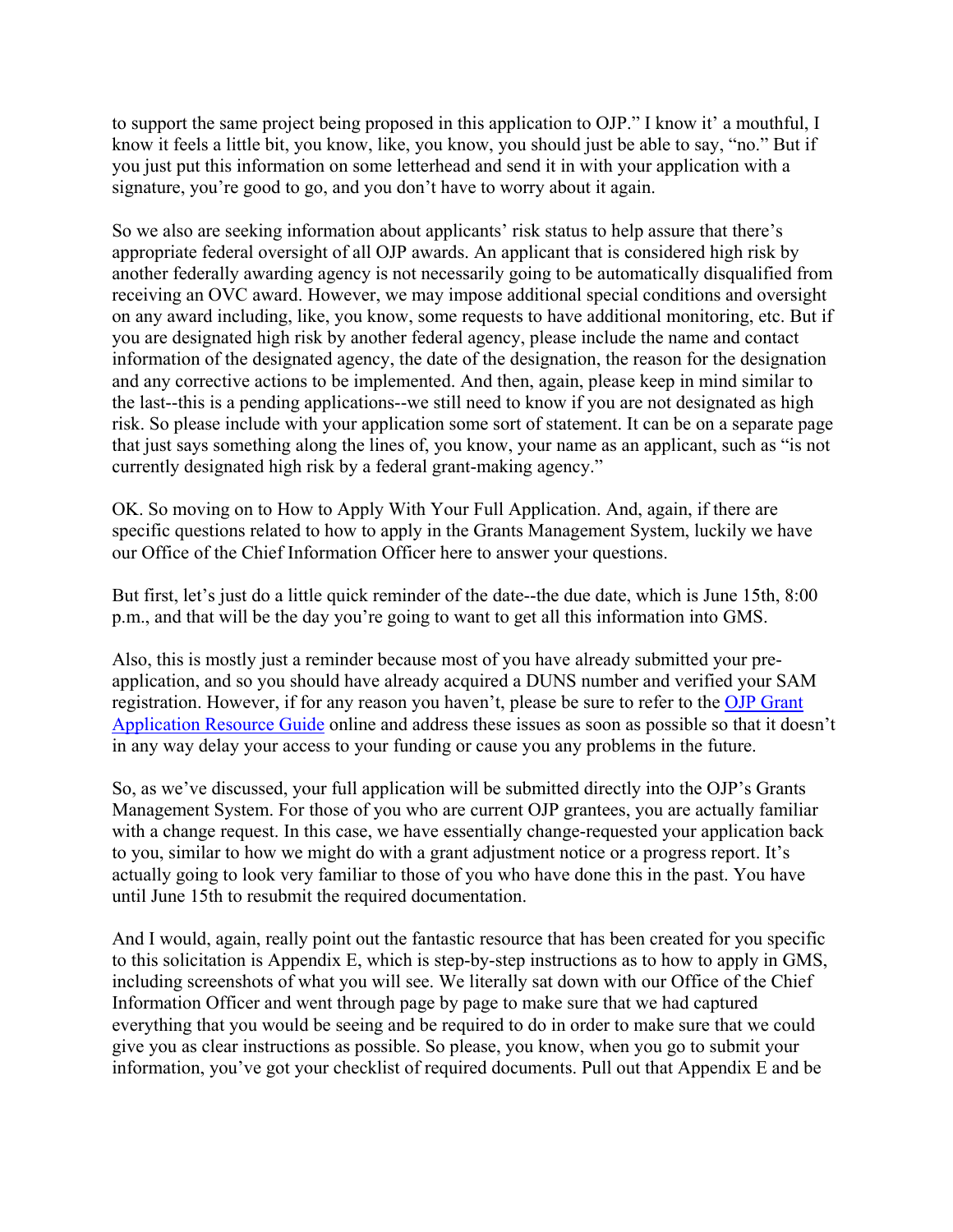referencing it to make sure that you don't miss anything and you got--it all sort of answers a lot of your questions hopefully in advance as you proceed through the system.

So one of the things that you're going to need to do is that you're going to need to revise some of the information you previously submitted as part of your pre-application. Specifically, you may recall that we had asked you originally to please put a 1-year project period. That was because we didn't necessarily what you would want to propose as your full project period once you knew how much you were eligible to apply for. So now what you need to do is revise your project period based on the period you decide is appropriate for your program. So if you put in a 1-year period with your pre-application and now you want to stay with a 1-year period, you don't need to change anything. But if you put in a 1-year period and now you say, "Oh, look. We can actually do 3 years of programming with the money that we have available," please be sure to go in, change the project period. Keep in mind it needs to start on January 1, 2021, but then it can be up to 5 years in those 1-year increments we discussed.

And then this is important because everyone is going to need to revise your estimated funding based on the amount that OVC allocated for your agency. So for example, you put in--most likely put in about \$1. I think that's what we said in the original pre-application. Please change that to whatever your allocation amount is, assuming that you want the full amount. If you want a lesser amount, you can designate that in your estimated funding, and be sure that you don't go over what is allocated by OVC.

So this is actually--I hope all of you have already looked. Because if it were me, I would immediately want to know how much I was eligible to apply for; but if you haven't, this is actually what the [Formula Allocation document](https://grants.ojp.usdoj.gov/TVSSA/) looks like. As I said previously, it's available online on both the solicitation website, which that is the address--the website address on the slide. You can also just Google OVC Tribal Set-Aside, go to OVC's Tribal Set-Aside webpage, and you can find it there, as well. Once you access the document, I hope you can easily find your allocation on the list. Keep in mind the list is actually organized two ways in order to make it as hopefully easy as possible for you to find your allocation amount. At the beginning of the document, the list is organized by applicant name. So on pages 1 through 7, it's literally--it's an alphabetical list of applicants, and you can just find yourself that way. However, if you're not the person who submitted your application or you're not entirely sure how your application name was submitted, you can also go, starting on page 8, it's organized by state, and you should be able to find your allocation that way. Please be careful to check your name and your application number against your allocation amount when you're applying. So make sure that you're lining up your row and that, you know, looking all the way over and that you've actually go the correct final allocation, which is what you can apply up to.

So an applicant who misses the application deadline due to unforeseen technical difficulties really must follow the steps listed on the slide if you wish to request OVC approval for a late submission of your application. Please be aware--I think that most of you know this--but we cannot automatically approve requests for late submissions. So if you encounter difficulties in submitting your application, please be sure to follow the steps outlined below. In particular, make sure that you have a GMS Help Desk tracking number and make sure that you have called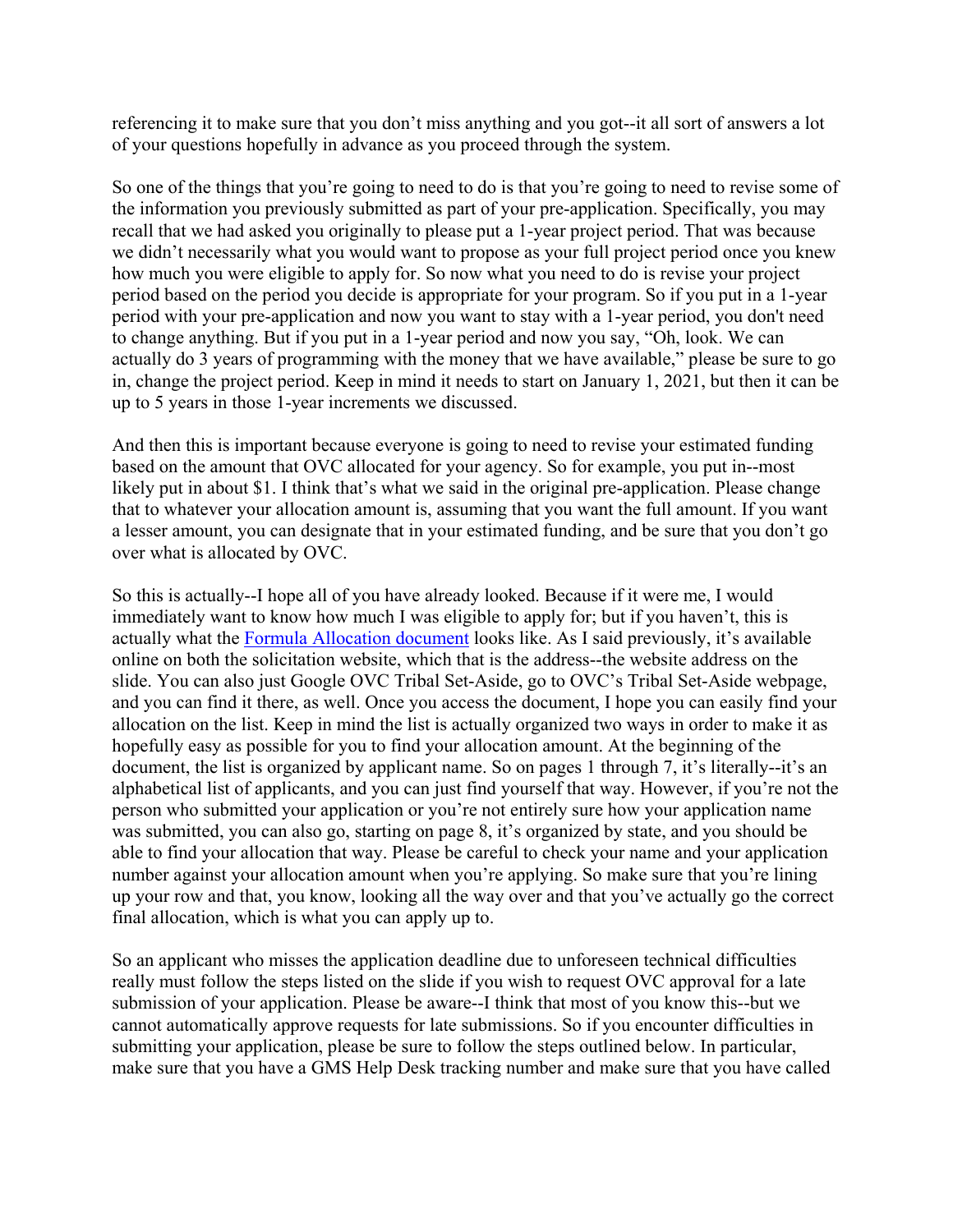or emailed the Response Center within 24 hours to let them know that you are having issues that you need to have addressed.

Again, I'm going to put in a plug for the checklist on the end, page 36, just to make sure, as you all are aware, there are a lot of pieces, unfortunately, that need to be submitted. And that's a really good resource to make sure that you have submitted everything you need by the deadline. I want to thank you so much for your attention on this webinar. I do know it's a lot to get through. I'm going to turn the last few slides over to Mary Jo to cover some of the information about how you can stay connected to OVC, but then I'll be back and available to take your questions. Thanks so much.

MARY JO GIOVACCHINI: Thank you, Brecht. Hi, everybody. Just a couple of slides to go before we dive into the questions. So as Brecht mentioned, I'm going to let you know how to stay connected with OVC. And they do have an email newsletter that you can subscribe to, and you can do that in two ways. They have a new feature called Text to Subscribe, and you can send a text message to OJP OVC, insert your email address, and sent that to 468-311. Just please note that message and data rates may apply. You can also go to the URL listed on this slide and [subscribe to](https://puborder.ncjrs.gov/Listervs/subscribe_newsfromovc.asp) their email via their website. You can also just go to ove.gov and search for email newsletter or News From OVC, and it'll take you to that link.

OVC also has a presence on social media. You can follow them on [Facebook,](https://www.facebook.com/OJPOVC) [Twitter,](https://twitter.com/OJPOVC) as well as [YouTube,](http://www.youtube.com/ojpovc) and the URLs listed for those individuals or those items are listed here.

As Brecht mentioned several times during the webinar, if you need assistance while you are in the application process and before you submit your application if you have questions that are not addressed during the webinar, you can reach out to the National Criminal Justice Reference Service, otherwise known as NCJRS, and they are available at [https://www.ncjrs.gov.](https://www.ncjrs.gov/) You can email them at grants @ncjrs.gov or call them at 800-851-3420. They are open 10:00-6:00, Eastern Time, Monday through Friday. They are closed on weekends and holidays, and they are open until 8:00 p.m., the date the solicitation closes.

They, too, have two newsletters that you can subscribe to. One is called JUSTINFO, and it comes out twice a month, as well as the Funding News From NCJRS, which comes out weekly each Friday. Now the Funding News From NCJRS will announce funding opportunities from all the agencies within the Office of Justice Programs, so not only OVC but the other agencies that support OJP, such as the National Institute of Justice or the Bureau of Justice Assistance. Again, that newsletter comes out each Friday. It'll announce new funding opportunities, webinars such as this one that's happening, it will alert you when information from those webinars has been posted, changes to solicitations, and so forth.

As mentioned previously, if you have technical problems, you can contact the GMS hotline, and they have a Help Desk number at 888-549-9901, and select option 3. They are open 24 hours a day, 7 days a week, including federal holidays. You can also email them at [GMSHelpDesk@usdoj.gov.](mailto:GMSHelpDesk@usdoj.gov)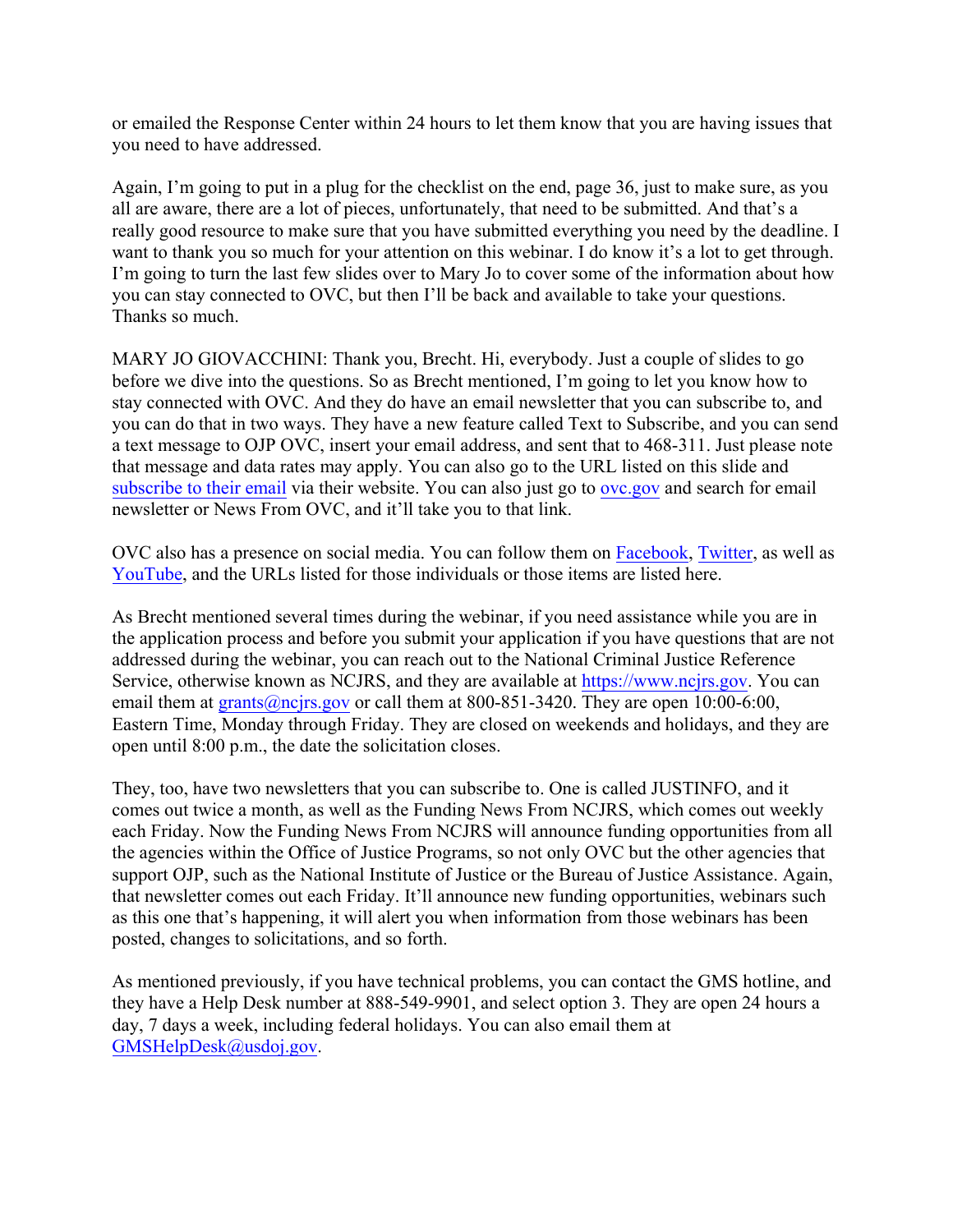And lastly, here's a slide that pretty much includes many of the URLs that were mentioned throughout today's webinar. So instead of scrolling through all the slides, you can just kind of go to this one slide and get information that was mentioned such as the [OJP Grant Application](https://www.ojp.gov/funding/Apply/Resources/Grant-App-Resource-Guide.htm)  [Resource Guide](https://www.ojp.gov/funding/Apply/Resources/Grant-App-Resource-Guide.htm) that was mentioned several times, as well as the [DOJ Financial Guide.](https://www.ojp.gov/funding/financialguidedoj/overview) So it's just a nice slide to get all the information that you need, regarding websites that is.

So at this time, we will go ahead and started our questions. Just a quick reminder, please submit questions to the Q&A box, which is located under the radio button with the three dots. When you submit your questions, please, please be sure to submit it to all panelists. That makes sure that everybody on our end will see your question, and we won't miss it. We don't want to do that.

So give me one moment, and we'll get to our first question. I will take questions in the order that they were received. And we will work through all of them until the end of the webinar, so please be patient. If your question has not been addressed, please do not submit it immediately right away. We will get to it.

And… "If our project or program is 4 years, then is there any possibility for additional funding to fund additional years beyond that so that there are no gaps in funding?"

BRECHT DONOGHUE: So what I would say to that is--[chuckles]--most likely. I mean, what I have to hedge is everything, and I'm sure if have been on a federal webinar before you've heard us say, everything is dependent on Congressional appropriations. So assuming that Congress continues to appropriate Tribal Victim Services Set-Aside funds, as they have for the last 3 years, then I don't see any reason why you would not be able to apply for future funding to continue your program going forward. However, ultimately, whether or not the funding is available to OVC to disseminate is ultimately in Congress' hands. So...

MARY JO GIOVACCHINI: So the following question is regarding the budget. "Because it is a 5-year budget with the same amount each year, is it acceptable to submit the same budget for each year, with each year with a note in the Narrative that adjustments will be made based on actuals and new indirect cost rates?"

BRECHT DONOGHUE: OK. I think this is really important because I want to make a clarification here. So, the amount that you received in the allocation chart that we referenced is the total amount you will receive for this award. It is then up to you decide how you want to spend it and over what period of time you want to spend it. So, it is not that you will be receiving this amount every year for the, you know, this next however many years. If you receive, for example, \$1 million, you could decide, "I want to spend that one million dollars in 1 year," or "I want to spend--I want to spent it over 4 years," and break it up into chunks, you know, \$250,000 chunks and then, you know, spend it over 4 years. But it's not the amount that you will receive each year. So, I just want to be very, very clear about that. That's not to say of course that you can't apply for funding in future years. But this particular allocation that you're receiving now is only for, you know, what--you basically are figuring out your project based on the amount you have now, and there's no guarantee of funding beyond that for future years. So I hope I've made that clear. Now, for example in the scenario I just gave you, if you got \$1 million and you decided, "I want to break it up in completely equal chunks over 4 years, \$250,000 each year,"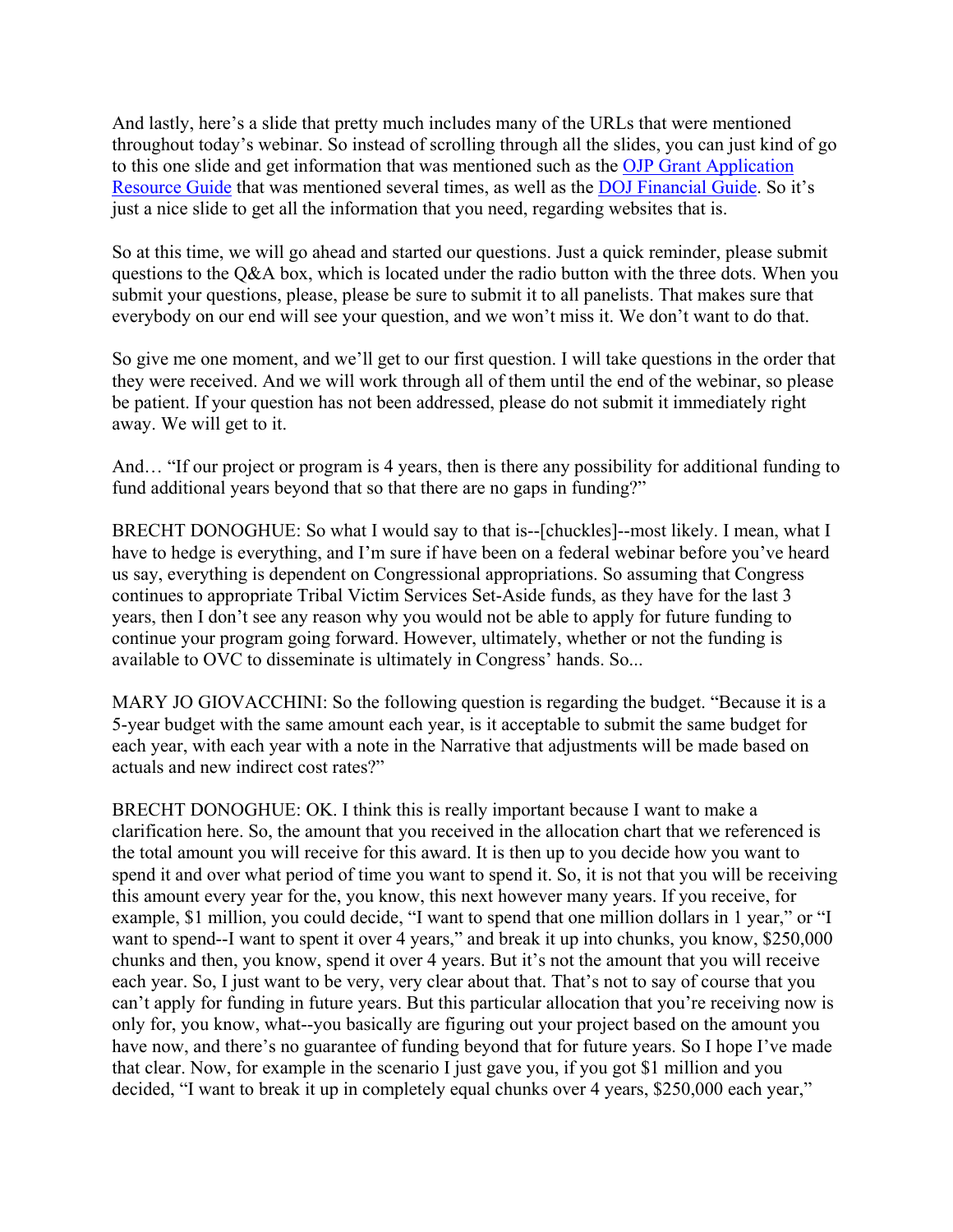it's fine for you to submit the same budget and, as you said, to make adjustments for indirect costs. But you still need to break that out and show us that you're doing it for each year. So even if it's just you copied and pasted it, the same budget on, you know, the spreadsheet four times, we need to see a budget for each year. You can't just put a note. We actually need to see the entire budget for each year in the project period you are proposing. I hope I made that clear. I feel like it's a little confusing. But again, the amount that you're receiving this year is just--it's one award. Think of it as one award. And that you get to say, you know, based on the amount that we've told you whether or not your program--is your program a program that costs \$1 million a year, or is it a program that costs, you know, \$500,000 a year. In which case you would want to propose a 2-year budget knowing that you have \$1 million total to last you over the life of whatever project you tell us you want.

MARY JO GIOVACCHINI: Thank you so much, because there are several questions that came through, kind of, regarding that. And building on what you just answered, just for clarification, "the total amount does not have to be equally divided amongst each year?"

## BRECHT DONOGHUE: No.

MARY JO GIOVACCHINI: "One year could be higher or lower, correct?"

BRECHT DONOGHUE: Exactly. So for those of you--for example, for those of you who may have current OVC programs but maybe, like--I'm going to give you just--this is a hypothetical situation. Let's say you have an OVC program that is ending in a year, and you have now received an allocation for a new award. You might only have very minimal costs for this first year while you--of the new program while you, sort of, spend down on your current program. Because, again, remember, you can't have the same costs in both an old award and this new award. So you might not have that many costs that you would need to put for year one because you're still spending down your old OVC award. However, once your old OVC award ends, which maybe it's going to end, you know, next September, then for the future years, you could really ramp up your costs in your budget because at that point sort of transitioning to your new award. So the bottom-line answer is no, it does not to be equally distributed across years.

MARY JO GIOVACCHINI: "Can the program fund training for tribal police with regards to serving victims of crime?"

BRECHT DONOGHUE: Yes. If it is specifically focused on police interactions with victims and serving the needs of victims and how, you know, to be sensitized to that, that would be an allowable expense. However, you do need to be careful because that would really--you know, we can't just pay, generally, for police training. It really needs to be oriented on, you know, for example, the police interactions with victims. It needs to be victim-centered or victim-focused.

MARY JO GIOVACCHINI: "If we submitted a tribal resolution in the pre-application, do we need to get another one for the full application?"

BRECHT DONOGHUE: If you… So, first as a reminder, the only applicants that need to submit the tribal resolution would be the designees and the consortia. If you're a federally recognized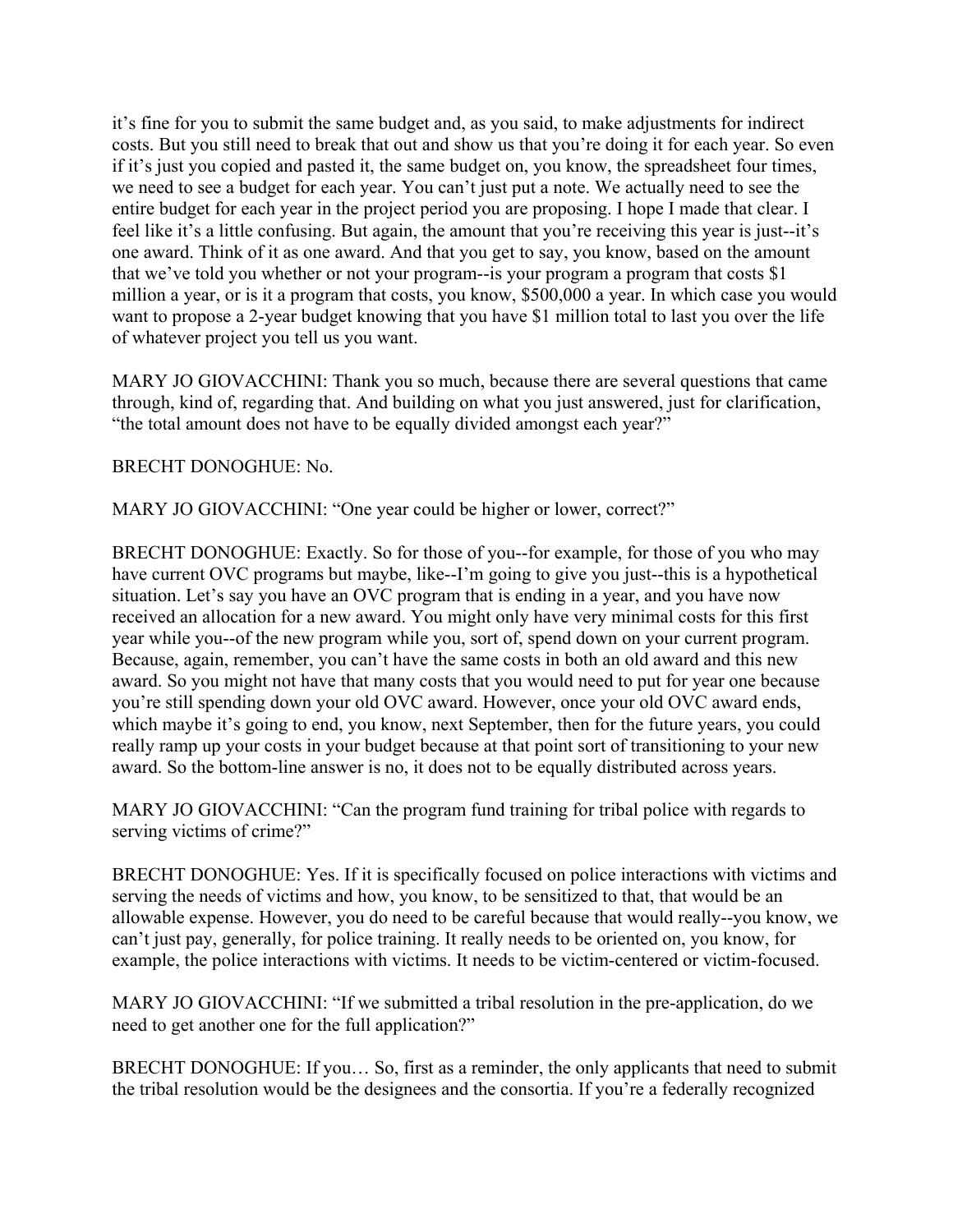tribe, I mean, it's fine if you submitted the tribal resolution, but you don't need to. However, if you are a designee or a consortium asking this question, the answer would be as long as the tribal resolution is up to date and it's signed and there was no issues with it--and we would have been in touch with your most likely if there were issues with it because we did follow up with a number of folks when there were issues--you shouldn't need to submit a new resolution. If we have reached out to you and said to you, "Hey. We noticed something was an issue with your tribal resolution," then, yeah, you might need to submit a new one. But if you submitted it with your pre-application and you haven't heard from us, I think you can assume you're good to go.

MARY JO GIOVACCHINI: "How would you recommend capturing indirect with no current cost rate but an expected rate either prior to or just after initial starting period?"

BRECHT DONOGHUE: [I'm] Not entirely sure I understand that question. But if it's that you don't have a current rate, but you expect you're going to have--like, you have a provisional rate in place or something like that, I think what I would probably do is account for that in the budget, maybe put a note in your application saying that that's what--the case. And then you would have to submit your indirect cost rate once you actually had it approved. Unfortunately, though, that will mean that you most likely will not be able to access at leas your indirect cost budget category until we get that approved indirect cost. Hopefully, it wouldn't put a hold on your whole budget, but it might. I would have to check with our Office of the Chief Financial Officer. But all that to say, it sounds like--if you're in the process of negotiating an indirect cost rate, and you're just not going to have it in time, I would just put it into your budget, make that note. And then we will--hopefully--you'd be--you know, since the project isn't going to start until January 1, you hopefully will have plenty of time in the fall to submit what you need to submit in order to have access to that funding.

MARY JO GIOVACCHINI: "If we submitted an SF-LLL with our 2020 CTAS, then can we submit the same one for OVC?"

BRECHT DONOGHUE: Uh, probably. The only thing I would do--I would have to go back and look at the form. If there is anything that is specific to CTAS, I would update it.

Oh! I'm getting an echo all of a sudden.

I would update it so that it's clear that it's for the Tribal Victims Services Set-Aside Formula, but otherwise if the information is the same and nothing has changed, then I don't see any reason why you couldn't reuse it.

MARY JO GIOVACCHINI: Sorry. I'm having a hard time scrolling. Give me one minute. I apologize.

BRECHT DONOGHUE: Sure. I'm hoping not everybody's hearing my echo. I hope it's only me. [Chuckles]

MARY JO GIOVACCHINI: I did not hear anything.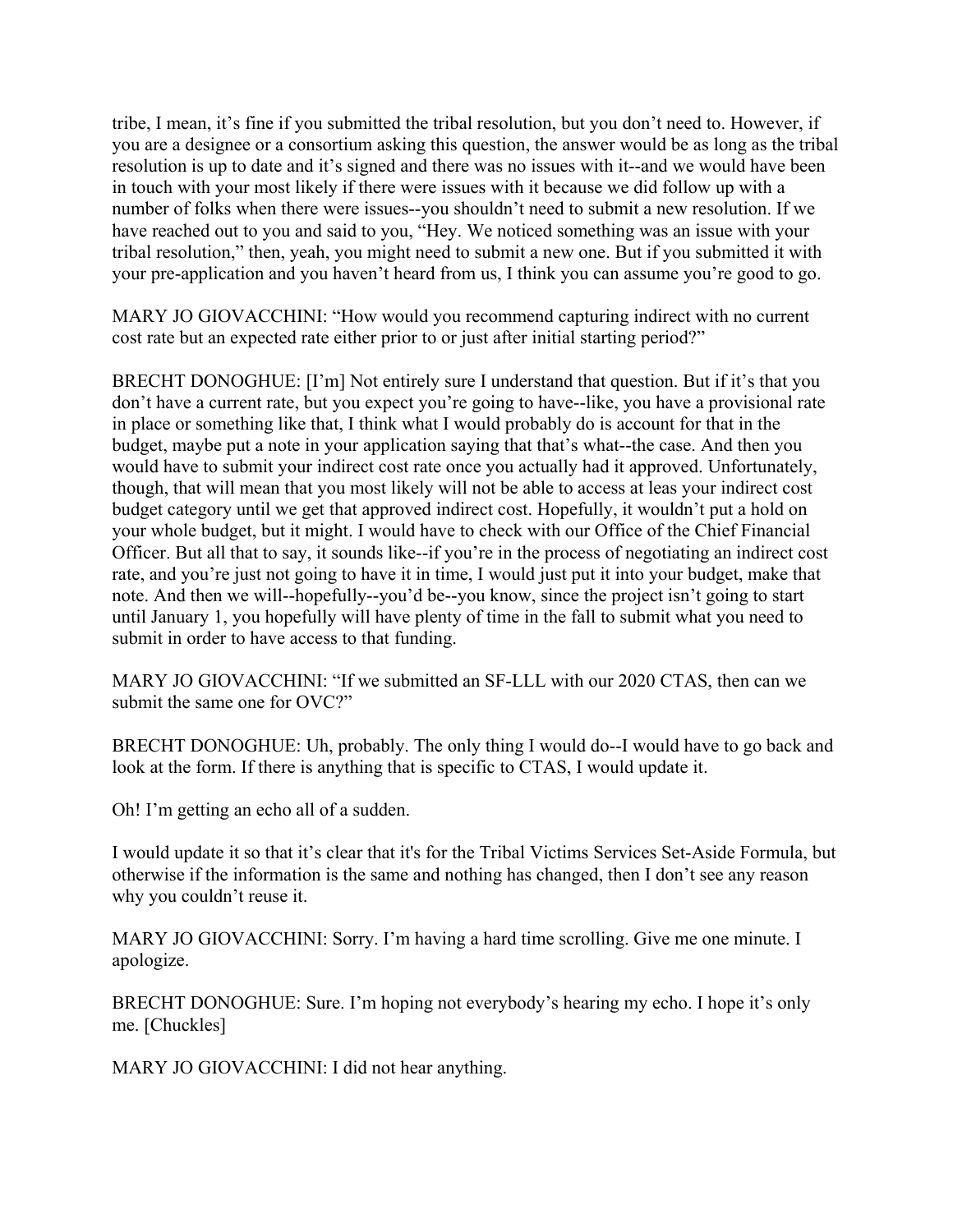## BRECHT DONOGHUE: Great. Thanks!

MARY JO GIOVACCHINI: "We could not make changes to the 424 last time. We had to start a brand-new application when we needed to make a change and then reupload the documents. Has that been fixed so we don't have to start a new application to make the changes now?"

BRECHT DONOGHUE: OK. That's interesting. I'm not sure why that happened. It sounds like a glitch, but I will-- I'm going to turn--as far as I know, there is no reason why you wouldn't be able to make a change to your SF-424. But I am going to have that confirmed by our, Bruce Whitlock in our Office of the Chief Information Officer, as well as Al Roddy, here with us today, and they can hopefully confirm that for me and let us know what people should be thinking about or doing if they have any issues changing their 424.

BRUCE WHITLOCK: Good afternoon. This is Bruce Whitlock from the Office of the CIO. That is an unusual behavior for the GMS system. You should be able to update that form because your prior proposal is in a change-requested state, so the form is available for you to adjust it. If you have problems with that, I would ask that you contact the GMS Help Desk as soon as the event occurs, and we can bring some assistance to bear to the problem.

BRECHT DONOGHUE: Thanks, Bruce.

MARY JO GIOVACCHINI: So this next question is also dealing with GMS. They said to check- -They're asking about the project information on the 424. It indicated that the estimated the boxes are not functioning correctly. They put in an allocation amount, and the automated total line says, "NAN."

BRUCE WHITLOCK: I'm going to defer that to Al Roddy, who can speak specifically to the behavior inside the 424 form. Al?

AL RODDY: Yes. Hi, Bruce. So I think it's--I have to--my first guess is that there might be--if you're putting a comma in the field, make sure you don't put in a comma. If you're putting in any other characters--exclamation points or any special characters, that could be the cause. If you have that issue, please open a Help Desk ticket so we can look into specifically what that is, but my guess is that you have an invalid character in the field, such as a comma.

BRECHT DONOGHUE: So again, I think the bottom line is that if folks are having any issues with GMS as they go to start working on their--on resubmitting their application, please just call the GMS Help Desk. And again--I mean, this is exactly one of those reasons why it's really important to start this process early so that we really have plenty of time to address your issue before the deadline. And they can esca--you know, if you've called the Help Desk before, you'll know that if they can't solve the problem they will escalate it and keep escalating it until they get to someone who can fix the problem for you.

MARY JO GIOVACCHINI: OK. This question is a little confusing. I'm not sure if it's referring back to something else. It says, "Again, it does have the chairman and chairperson's signatures.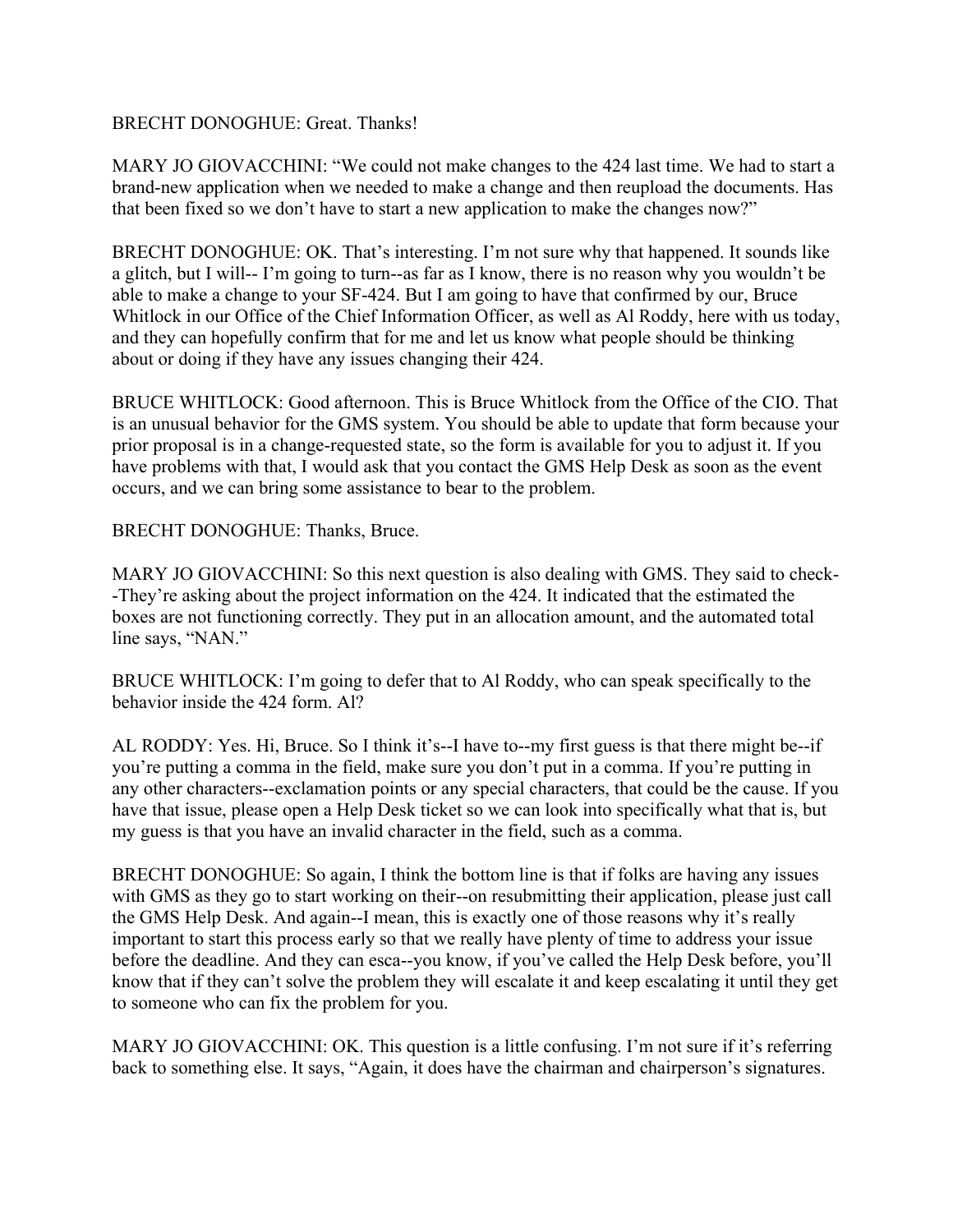If the language doesn't change, then we do we need to obtain a resolution? Gathering to hold a live meeting to gain signatures is not going to happen at the current time."

So I'm assuming they're talking about the tribal resolution and that something was submitted with the chairman and chairperson's signatures.

BRECHT DONOGHUE: I think that's probably OK. I mean, as long as it is a current tribal resolution that is relevant to this particular funding opportunity, then there should be no reason that you would have to submit something in addition. If it's an older tribal resolution, not relevant, then we would perhaps need to be talking about how you might be able to get something. But it's sounding to me like from what I'm hearing that this is probably fine.

MARY JO GIOVACCHINI: "If tribal police training is allowable, can we pay overtime for the police officers to attend?"

BRECHT DONOGHUE: So that's a question--honestly, I'm going to have to defer that question and ask you to submit it through NCJRS, and I will get you that quest--that answer as soon as possible. I just don't want to give you the wrong information on the phone. And because I'm still learning all the ins and outs of what is allowable and unallowable in this program--as many of you know, there's a lot of distinctions to be made--I don't want to give you the wrong information. So if you, we have the NCJRS email address there. Please just submit that question, and we will turn it around as quickly as possible and get you an answer.

MARY JO GIOVACCHINI: And I have moved the slide to the NCJRS slide that has their information. Again, their email address is  $grants@ncirs.gov$ .

Next question, "Can we request disposable COVID-19 supplies that may still be needed in 2021 for our staff to make in-person contact with victims, items such as masks, gloves, hand sanitizer, etc.?"

BRECHT DONOGHUE: Yes is the answer. Yes. Anything that you need in order to be providing your services to victims is allowable. So yes.

MARY JO GIOVACCHINI: "After we spend this grant and apply for another, will the funding formula amount be a similar amount?"

BRECHT DONOGHUE: Unfortunately, that's an answer I just don't have because, again, it goes back to Congressional appropriations and how much we receive in the next Federal Fiscal Year that we will be disseminating. It also frankly, also goes back to whether or not we make changes in the formula based on feedback from all of you. So I just don't have--unfortunately, have the answer to that. Although I would say, again, if the Tribal Set-Aside continues to be funded by Congress, I don't see any reason why there would not be funds available to disseminate to the field.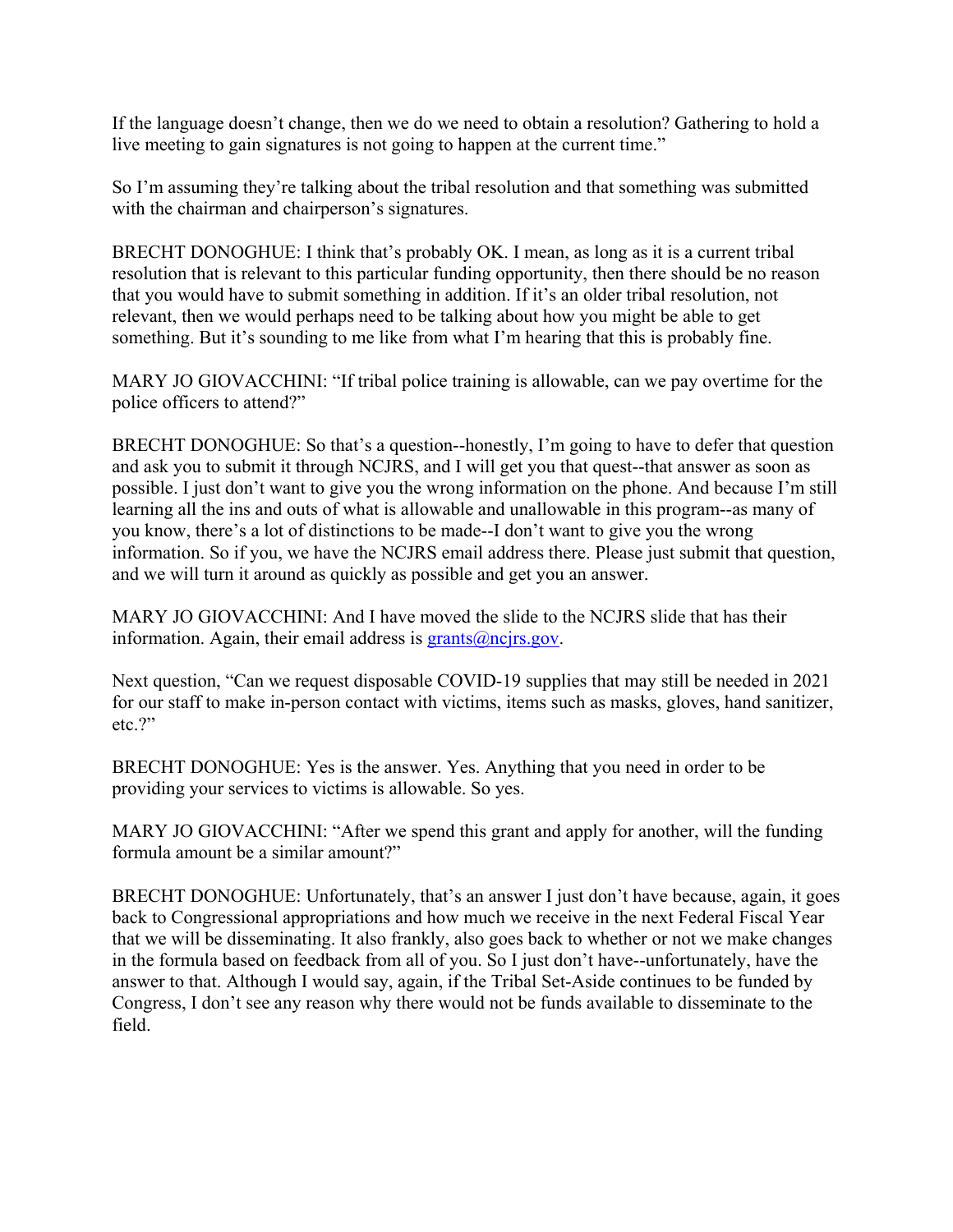MARY JO GIOVACCHINI: "If we do not spend the amount we said we would in the year, can we still spend the money in the future year as long as the total project period we stated isn't up, or do we need to submit a budget modification?"

BRECHT DONOGHUE: No. The answer is no, you would not need to submit a budget modification in that particular circumstance. So if you--Assuming that you are not changing, you know, anything about your budget as far as, like, moving--you know, you had a certain amount in personnel salaries and you want to move it to travel, that would require budget modification. But if it's simply that you didn't expend it within the given year and you anticipate that in the subsequent year, the next year you woul--you would spend that in the same budget line item, there's no reason you would have to submit a budget modification, assuming it's all within the same project period.

MARY JO GIOVACCHINI: "Can our domestic violence purchase a new mobile office? Are current office--Our current office is a single-wide mobile office that's 25 years old?"

BRECHT DONOGHUE: So that's a tricky question, and this year, our Office of General Counsel tightened up some of the language around construction because it had, in fact, been, I think, confusing to folks in the past. So you are permitted--and, again, this gets very specific very fast, so I would say if you have specific questions, please email NCJRS. Because I can speak generally, but as to your particular circumstance, I'm not going to be able to offer a lot of detail now. I would need to research it more and get other folks to weigh in. But what I can say generally about construction is that trailers are currently allowable, but modular units are not because they are considered construction. I know in the past there had been some applicants who had put them in, and they actually had gotten approved, and we're not going to go back and, sort of, relook at those. If people got approved in the past, they're OK. But unfortunately, going forward, modular units are not going to be considered allowable under this particular program.

MARY JO GIOVACCHINI: "Can continuing education courses required for therapists' license be covered under this grant?"

BRECHT DONOGHUE: I believe so as long as--yeah. If they are--If they are working--if they are working with victims and this is part of what they need to do to continue, you know, as part of their continuing education to continue to work with victims, I believe that would be an allowable expense. You might want to think about prorating it depending on whether or not they are a full-time worker on your particular project or whether they are working on other nonvictim-related work, but generally, that would be allowable.

MARY JO GIOVACCHINI: "Would minor office renovations be under 'other costs category' for the budget?"

BRECHT DONOGHUE: Minor re--that is a--I mean, certainly minor renovations are allowable. I'm trying to think whether they would--to be honest, I don't want to tell you the wrong thing. You guys have very specific budget questions, and you're challenging me with them because I haven't done grant management stuff in quite a while. So what I will say is please send that into NCJRS, and, again, I will get you the answer as soon as possible as to what budget line item it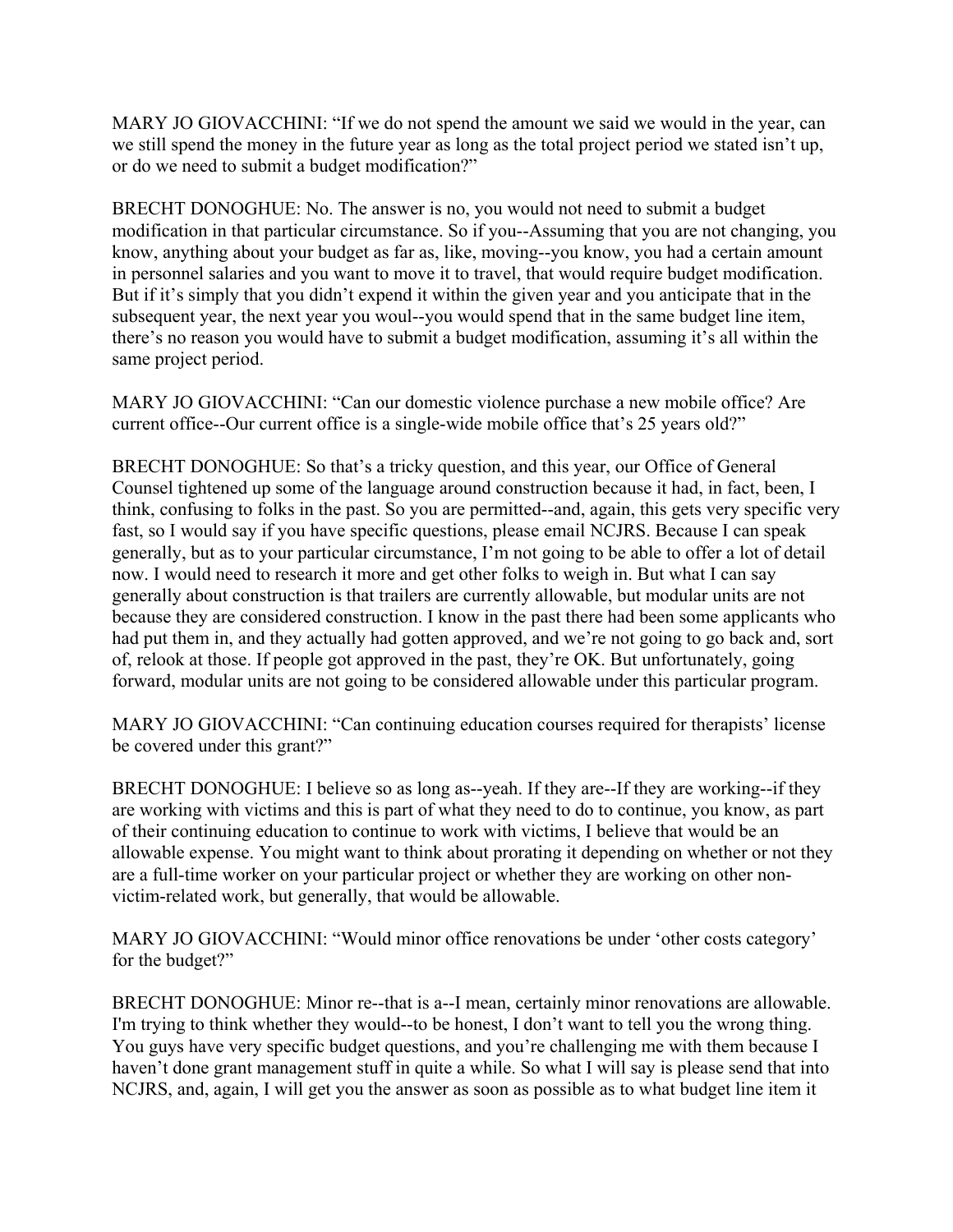should go under, but I don't want to tell you the wrong thing and then have you--have you have to redo it.

MARY JO GIOVACCHINI: "So we are a consortium that planned to apply on behalf of a particular tribe but then discovered that the tribe received an allocation on its own behalf. Are we correct to plan not to collect an authorizing resolution from that tribe to submit next month?"

BRECHT DONOGHUE: Yes. We did our absolute best. If there were any consortium who--you know, when you listed out the tribes that were part of the consortium, we double-checked. And if the tribe was applying as an individual entity, we subtract--we basically didn't count them in the formula for what you received as an allocation. So because of that, you do not need to get a tribal resolution from that particular tribe.

MARY JO GIOVACCHINI: A follow-up came through, and I just need to find the original part so I can put it together. If I can quick--OK. So this goes back to the question about the chairman and chairperson's signature, and the individual says that... I apologize. "It was an authorizing letter [that] was submitted, not a resolution."

BRECHT DONOGHUE: Oh, OK. I see. What I would say in that case is please send an email to grants  $@ncirs.gov$ , and I will be sure that that gets forwarded to me. If there--I'm not--I, to be honest with you, I'm just not sure if there are extenuating circumstances and you're not going to be able to get a tribal resolution, I'm going to have to talk with our leadership. Because that is a requirement for--to be eligible for funding. So that's really something we would have to follow up on one-on-one. So please send an email, and we will hopefully, be able to get back in touch with you.

MARY JO GIOVACCHINI: "Is it allowable to use funds to support rental costs for physical space, provided direct services--to provide--excuse me--direct services to victims, such as advocacy meetings?"

BRECHT DONOGHUE: Yeah. I mean, rental costs are allowable. So yeah. I mean, again, it's a little hard for me to answer these questions on the fly because I don't know if there are any sort of extenuating circumstances. I'd need a little more contextual information. But rental costs for space, and if it's space that you were using to serve victims, is an allowable cost. Now whether or not you're using that space for other purposes, or are not using it for the entire time, I mean, we start to get into questions about, again, whether things would need to be prorated. Because if you're not--you know, if for example, you were using a community center space and you're renting it for, you know, 5 days a week and you're only using it 2 days a week for victims, that would be something we would have to work out. But in general, rental costs are an allowable cost.

MARY JO GIOVACCHINI: "This is our first time receiving the grant. Do we need to do a planning a community needs assessment period, or can we start with developing the victim service program?"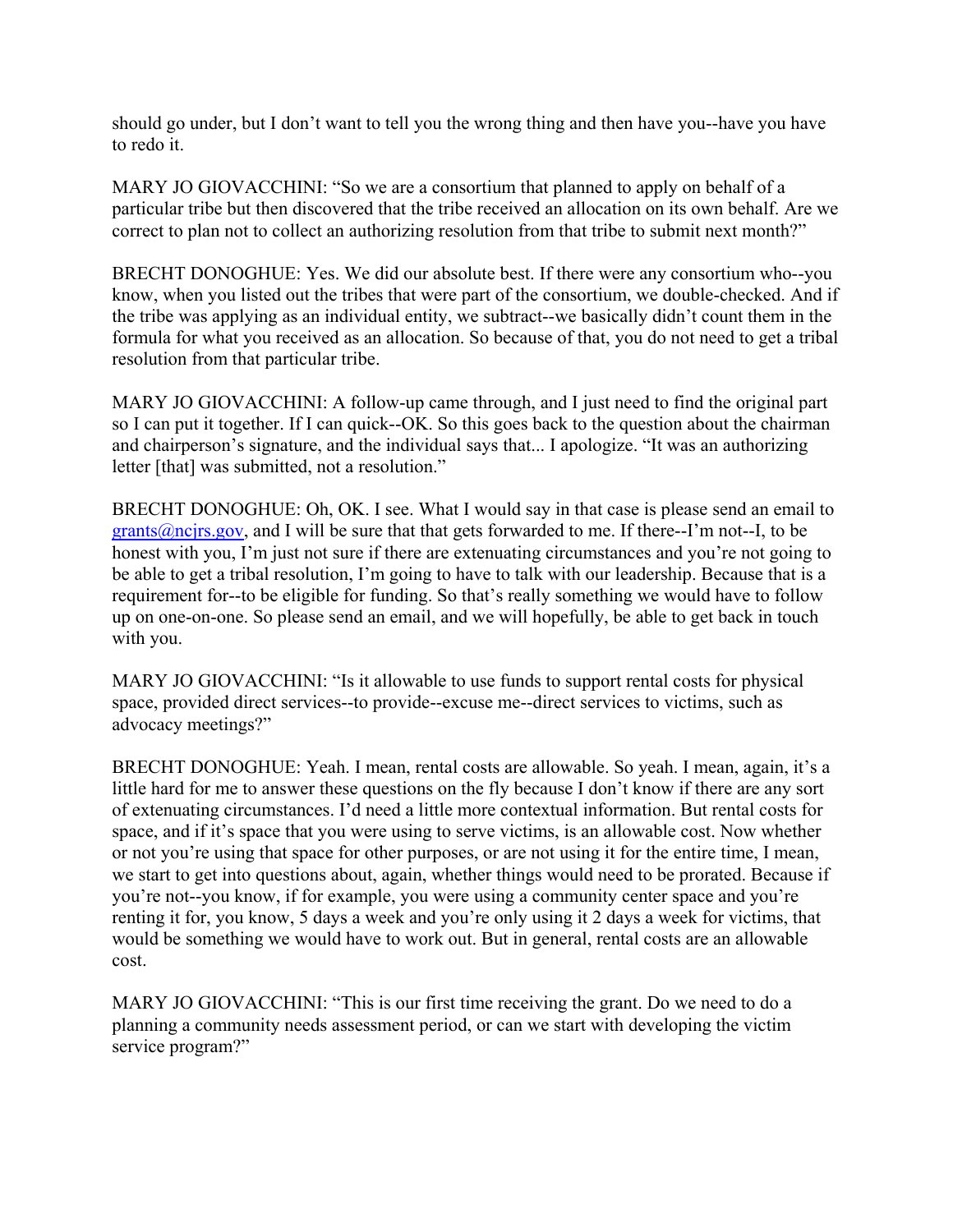BRECHT DONOGHUE: It is not a requirement that you do the community needs assessment. It is strongly encouraged so that you, you know, know--you know, have been talking to folks in your community and really understanding what the gaps are and what the needs are. But, no, it is not a requirement. And if you feel like you've got a strong handle on what your needs are and are ready to start your program, you can start it.

MARY JO GIOVACCHINI: All right. That is the last question in the Q&A box. I am going to quickly scan and see if I can identify anything different in Chat because I know some questions have been added to both areas. So if you just give me a moment...

"We currently have a TVA grant, which will end on 9/30/21 and a TVSSA grant that will end on 4/15/22. Is it OK to sustain these services through this grant? The funding cycles are different, and the budgeting would reflect the start of projects on different dates."

BRECHT DONOGHUE: I'm not entirely sure I understand that question. I guess what I would say is it's certainly OK for you to sustain those programs under--using this grant funding. However, this grant funding does need to start on January 1, 2021. So you would need to be thinking about what you would be budgeting for that is not duplicative in those first couple of years while those other programs are still operational. So as I said, it's not that you have to have a fully--you know, you're paying for a full program in year one. It might be that there are, you know, some costs that you have been wanting to, you know, enhance or build out some particular aspect of one of your existing programs that those costs you could put into year one of the--of this particular award. And then going forward, once the older award closes down, sort of shift more of the costs over to the new program. But just keep in mind that this particular award does need to start on January 1, 2021.

MARY JO GIOVACCHINI: "In the disclosure statement of other grants, should we also include current OVC VSS awards?"

BRECHT DONOGHUE: Yes. Please do. I mean, I know we already know. But it makes it just so much more helpful to us to be sure that we're not accidentally missing anything when we go to look at your budget. So we would be most appreciative if you would also list out your OVC awards, even knowing that you are telling us what we already know. It is extremely helpful because, as I'm sure you can imagine, there are a lot of applications, and we have not that many staff looking at the applications, and so being able to have all the information in one place makes things much easier on our folks. So I would thank you in advance for doing that.

MARY JO GIOVACCHINI: And a question came through. It was answered, but I am going to read this again just for everybody's information. So the recording of today's webinar, a full transcript, as well as the PowerPoint slides will all be posted to the OVC website on, or before, May 29th. So before next Friday, that information should be available. You can check back on the 29th, but we will also email you--send you an email with the information that it's been posted and links directly to those items that I mentioned.

BRECHT DONOGHUE: Mary Jo, can I also add, too, I would just say that almost all--I mean, there may be a few things, but almost all of the information that we've covered today is also in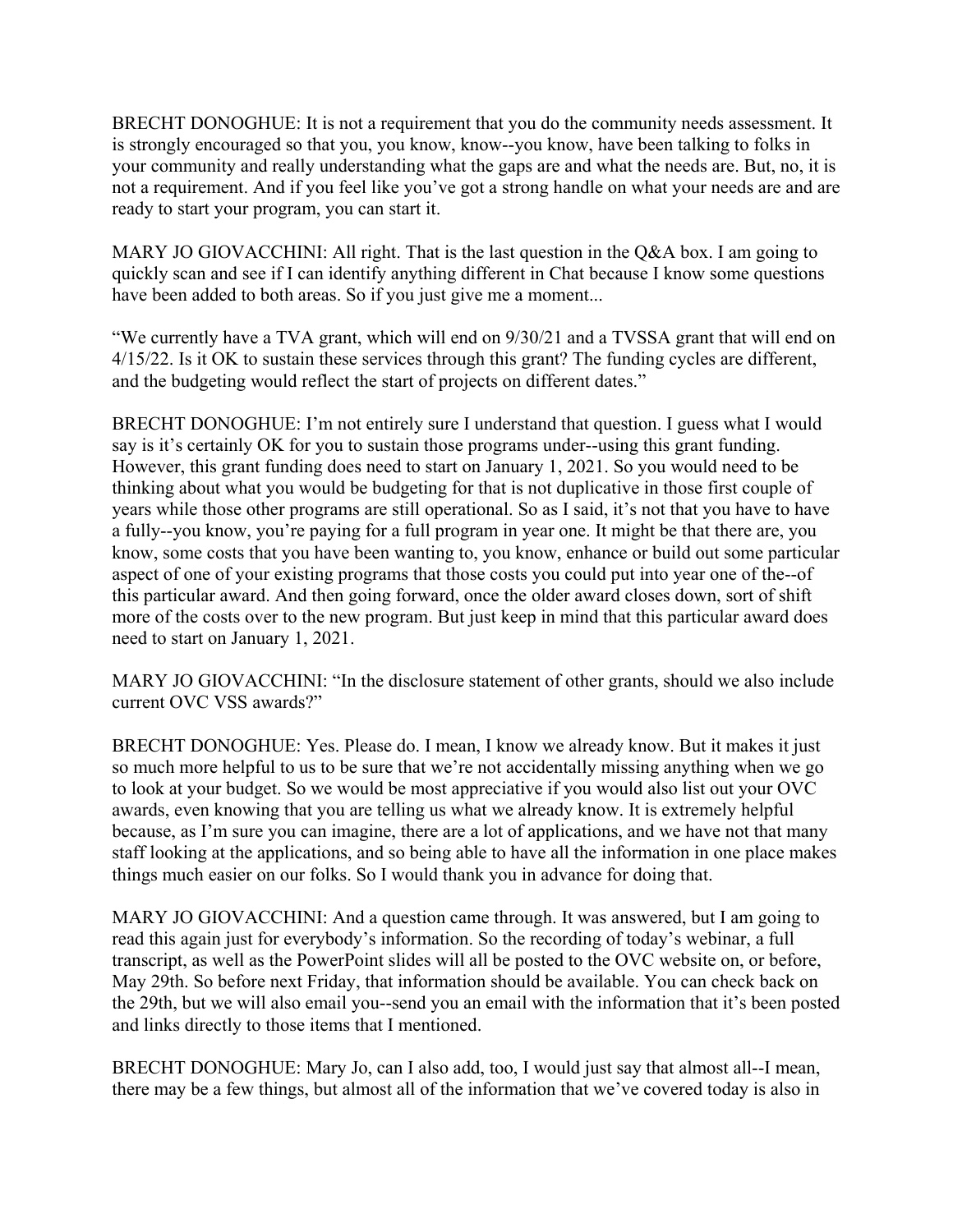the solicitation. So, you know, if there was something we talked about today that--I mean, there were a couple of things maybe, you know, like that slide that has all the links, I don't know that we had it all in one place in the solicitation. But generally speaking, the information that was available in this webinar is available in the solicitation. So please be sure to use that as a resource.

MARY JO GIOVACCHINI: And we did get a couple more questions, so I'm going to go ahead and read those. "Can a security system be purchased for a women's shelter if that building was purchased using other grant funds and is used for victim services?"

BRECHT DONOGHUE: Again, I--you know what? What I'm going to do is ask--I just don't want to give you the wrong the information. I think I know the answer on this one, but I don't want to steer you in the wrong direction. So if you could please email that question to  $grants@ncirs.gov$ , I can have one of the staff follow up with you directly and ask any other additional questions that might factor into how we answer the question in order to make sure that I give you the most accurate information possible.

MARY JO GIOVACCHINI: This question was read earlier, but the individual who asked it had some technical problems and missed your answer, so I'm going to read it again. "If you don't have a current indirect cost rate but are expecting one either shortly before or after the starting period, how do you handle that?"

BRECHT DONOGHUE: So I believe what I said was, what I would do is budget for the indirect cost in your budget and then make a note in your application that you are expecting the indirect cost rate shortly. And hopefully given that there's some time before your project actually starts, we'll be able to get that finalized indirect cost rate from you before January 1, so that you can- you can get your project started as soon as possible. If you can't, it may delay the start of your program, but what I would do is just encourage you to send it in as soon as you receive it, and we will do our best to then get that addressed and get you access to your funding as soon as possible.

MARY JO GIOVACCHINI: "We would like to have some events for men and boys with a speaker to address domestic violence and provide education. Would it be allowable to provide food, and is that an allowable cost?"

BRECHT DONOGHUE: No. That's not an allowable cost. And in fact, I'm not sure that entire- what you're describing would be allowable because unless--it sounds like you would be doing this as a prevention activity. And keep in mind that prevention activities are not allowable. Any-- When you--When you think about what is allowable for this particular program, just keep in mind, like, the questions, "Are--Is what we are doing serving victims," and "how is it serving victims?" And so in that case, because it specifically prevention, at least as I understand it, there may be other details that I don't have, and so I don't know that that would be allowable under this particular program. And unfortunately, as I'm sure many of you who are current OVC grantees are already aware, food and beverage are almost never allowable. That's just OJP-wide.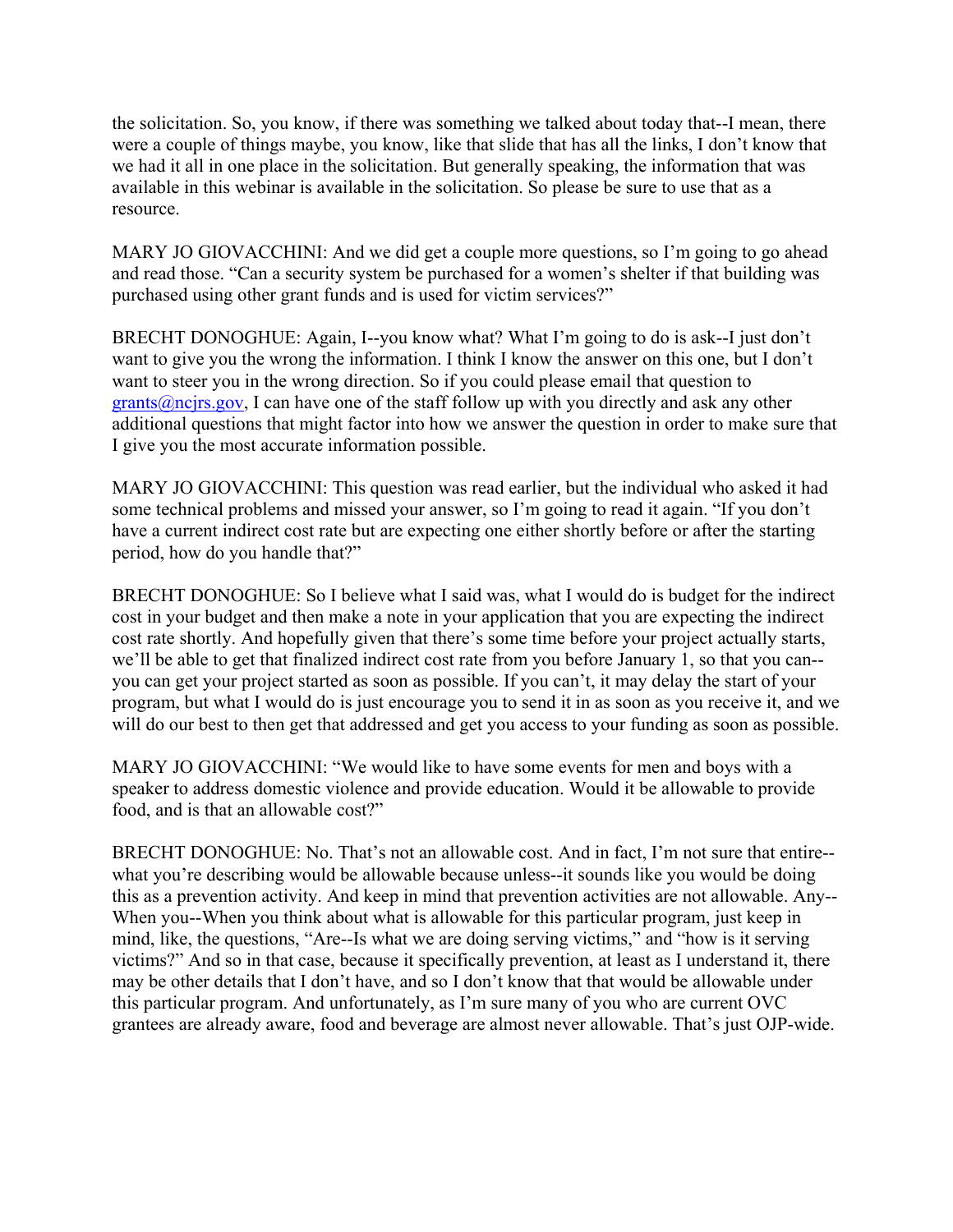MARY JO GIOVACCHINI: "Are we allowed to spend zero dollars in year one, since we have a current OVC program? This would help with not supplanting funds, or do we have to spend funds every year?"

BRECHT DONOGHUE: That is a good question, and I don't know that I know the answer. So you, I mean--certainly, yeah. That's a really good question because you would still have to report on part of your project because your reporting period would start as of January 1. Please-- Apologies that I can't answer that right now, but please email grants  $@ncirs.gov$  with that question, and I will be talking with our Office of the Chief Financial Officer and other folks to get you the answer to that question.

MARY JO GIOVACCHINI: And "What category would a vehicle rental go under?"

BRECHT DONOGHUE: Again--[chuckles]--I'm going to have you email [grants@ncjrs.gov.](mailto:grants@ncjrs.gov) I just--I just don't want to give you the wrong information about where exactly that would go. So please email, and we will get back to you shortly.

Any other questions?

MARY JO GIOVACCHINI: Sorry. I must have put myself on mute. I apologize. "Could we include funding for support meetings for people who are affected by domestic violence family members?"

Brecht, did you hear me?

BRECHT DONOGHUE: Yeah. No. I did. I'm thinking. I'm thinking about whether or not I can answer that. So, can you repeat it one more time, Mary Jo?

MARY JO GIOVACCHINI: Yeah. It's not real clear, but "Could we include funding for support meetings for people who are affected by domestic violence family members?" That's exactly the word--

BRUCE WHITLOCK: Brecht, that question's coming from the person who asked about having the sessions with men and boys for domestic violence education.

BRECHT DONOGHUE: Oh, OK. I see.

MARY JO GIOVACCHINI: Thank you, Bruce.

BRECHT DONOGHUE: Yeah. I think--I think that that's, I need to have more information to answer that question, so I think what I would say is, again, please--I know it's one more step in the process, but please email [grants@ncjrs.gov.](mailto:grants@ncjrs.gov) And that way, I can have someone reach out to you and talk it through specifically, and they can really give you the best guidance. Because what I don't want to have happen is for me to think I have all the information now, answer your question, and then you put something in your budget that turns out is not actually allowable and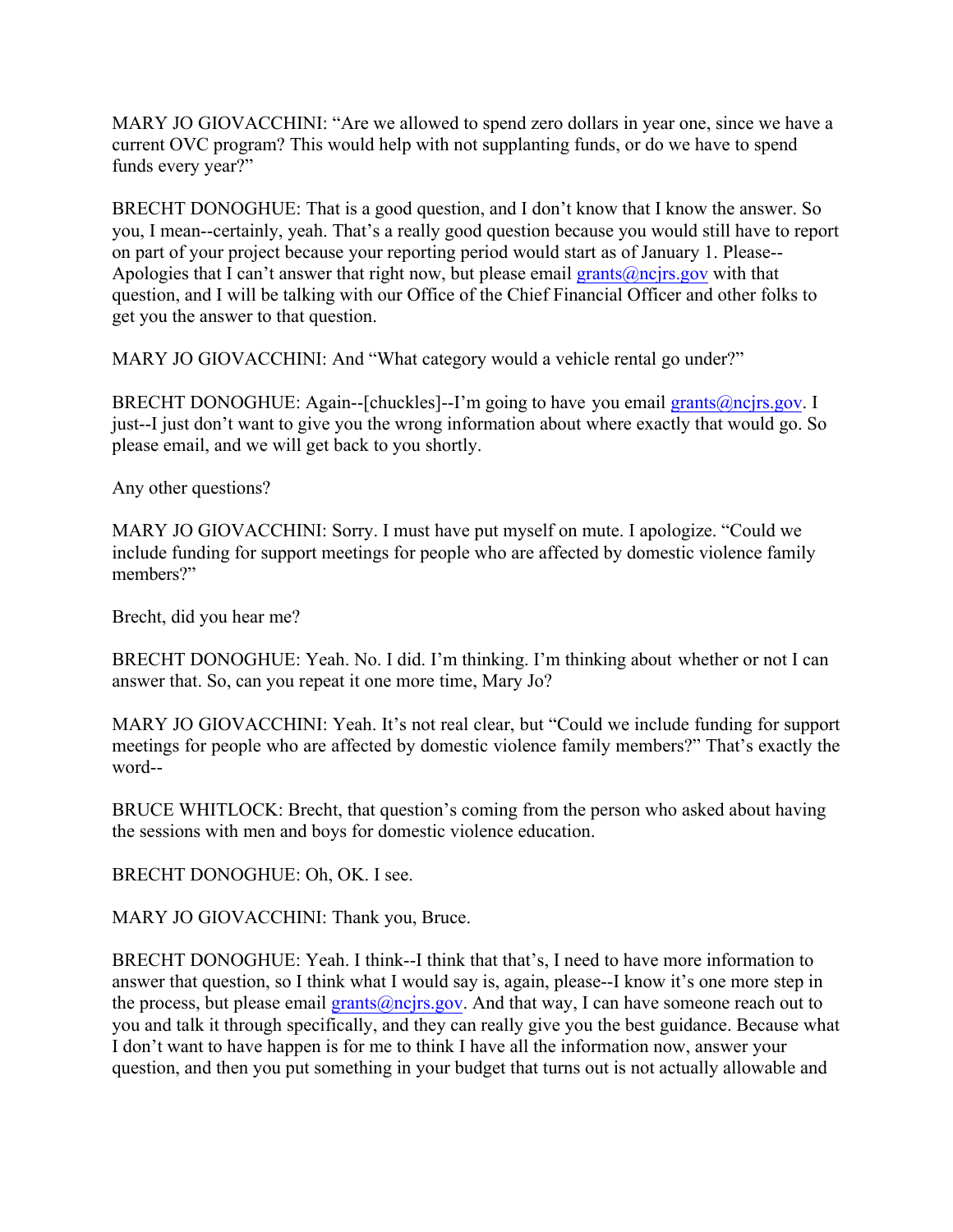then we delay your start of your program. So if you send an email, what I can do is make sure that someone contacts you one-on-one and we can get you the answers you need.

MARY JO GIOVACCHINI: This next question is also from the individual that asked about food for an event, so it's following on top of that. "We are doing this outreach event as we have 42 percent of our surveyed men in our assessment indicated they are victims of domestic violence, so it's intended to serve them."

I think the food part of the answer would still remain the same, but I'm not sure if that changes for the--

BRECHT DONOGHUE: Well, again, I would feel more comfortable if we just--you know, we had someone talking to you directly. I mean, I unders--so it certainly sounds--that's what--this is exactly why that contextual information is helpful. Because if I'm answering questions and, like, didn't have that first piece, now that's a piece of information that might make me change my answer. But all that to say, I feel like it really would just be better to have a one-on-one conversation, and that way we have all the information and are really getting you the most accurate information. So hopefully, it will just mean a slight delay in getting you your answer, but if you email today, I expect we'll at the latest be able to have someone get back to you next week and answer some of your questions.

MARY JO GIOVACCHINI: All right. And there was one question that came through that I asked for clarification on, but we are at 2:27. Brecht, so we only have, like, a couple minutes left in the meeting.

One more question just popped through. "We are doing this outreach event..." Oh, that's the same one. Sorry.

BRECHT DONOGHUE: [Chuckles]

MARY JO GIOVACCHINI: I thought another one came through. Let me see here. Oh. "If we need vehicles for remote travel across reservation land, does OVC prefer we lease or purchase vehicles?"

BRECHT DONOGHUE: Typically--and again, this all--again, contextual information I'm adding to make sure I understand what's be asked. But I'm assuming that this is vehicles that will be used, you know, solely for the purposes of providing victim services, which makes it allowable. But the answer to that question is typically what we actually ask you to do is to do a cost analysis. And reach out to--use your current procurement policies, reach out to the rental or leasers--the vehicle rental vendors or leasers in your area, find out how much it will be to lease a vehicle for your project period, and then alternately get some quotes for how much it would cost to purchase a vehicle. And then typically what we do is we actually ask you to provide that information to OVC so we can actually see, you know, that in some cases it is, in fact, ultimately less expensive to purchase a vehicle. But we really do need that information in order to make that assessment. So, what you can do for the time being is, you know, if you have some of that information preliminarily, or you think you know the answer, you can put that in your budget,